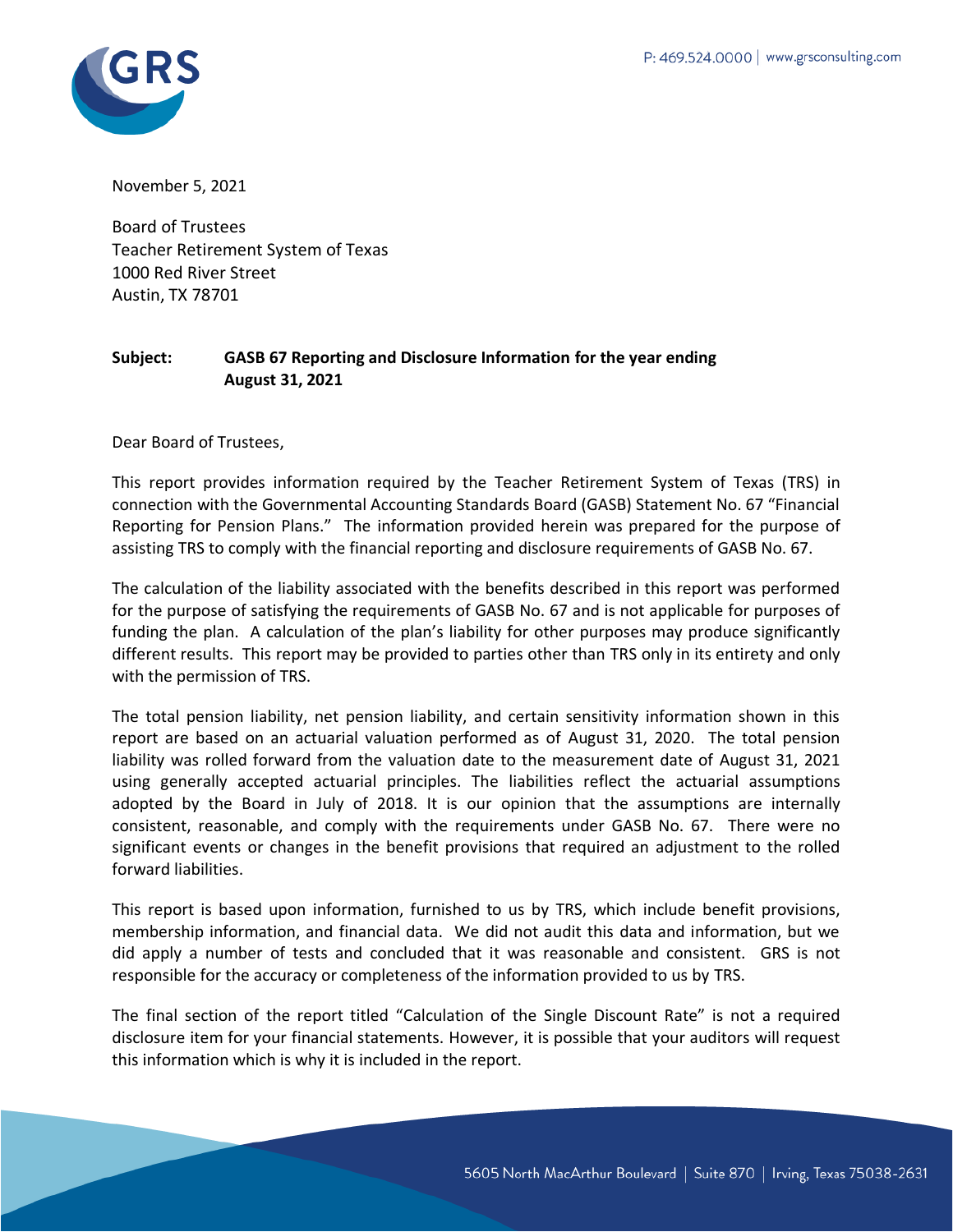Teacher Retirement System of Texas November 5, 2021 Page 2

Certain tables included in the Required Supplementary Information should include a 10-year history of information. As provided for in GASB No. 67, this historical information is only presented for the years in which the information was measured in conformity with the requirements of GASB No. 67. The historical information in this report begins with the information presented for the fiscal year ending August 31, 2014.

This report compliments the August 31, 2020 actuarial valuation report dated November 9, 2020 that was provided to TRS and should be considered together as a complete report for the plan year ending August 31, 2021. Please see the actuarial valuation report as of August 31, 2020 for additional discussion of the nature of actuarial calculations and more information related to participant data, economic and demographic assumptions, and benefit provisions. Also, please see the experience study report dated July 27, 2018 which details the actuarial assumptions used in the determination of the net pension liability. The actuarial cost method used to determine the GASB No. 67 net pension liability is the Individual Entry Age Normal method as prescribed in GASB No. 67.

The projected cash flows from the employer are based on contributions for the most recent five year period, modified on consideration of subsequent events. Changes in statute in the 2013 legislative session and the subsequent follow through are indicators that the legislature is committed to an increase in funding levels for the pension funds. Additional changes to the contribution levels were adopted in the 2019 legislative session. Based on these events, projected employer contributions are based on the contribution rates adopted by the 2019 legislature.

The actuarial methods and assumptions have been selected by the Board of Trustees of the Teacher Retirement System of Texas based upon GRS analysis and recommendations. The Board of Trustees has sole authority to determine the actuarial assumptions used for the plan. The actuarial methods and assumptions are primarily based on a study of actual experience for the three year period ending August 31, 2017 and were adopted in July 2018. There is no change in assumptions this year.

To the best of our knowledge, the information contained with this report is accurate and fairly represents the actuarial position of the Teacher Retirement System of Texas. All calculations have been made in conformity with generally accepted actuarial principles and practices as well as with the Actuarial Standards of Practice issued by the Actuarial Standards Board. Mr. Newton is a member of the American Academy of Actuaries (MAAA) and meets the Qualification Standards of the American Academy of Actuaries to render the actuarial opinion contained herein.

Respectfully submitted, Gabriel, Roeder, Smith & Company

Lewis Ward

Jou Heat

Lewis Ward Joe Newton, FSA, EA, MAAA Consultant **Pension Market Leader and Actuary**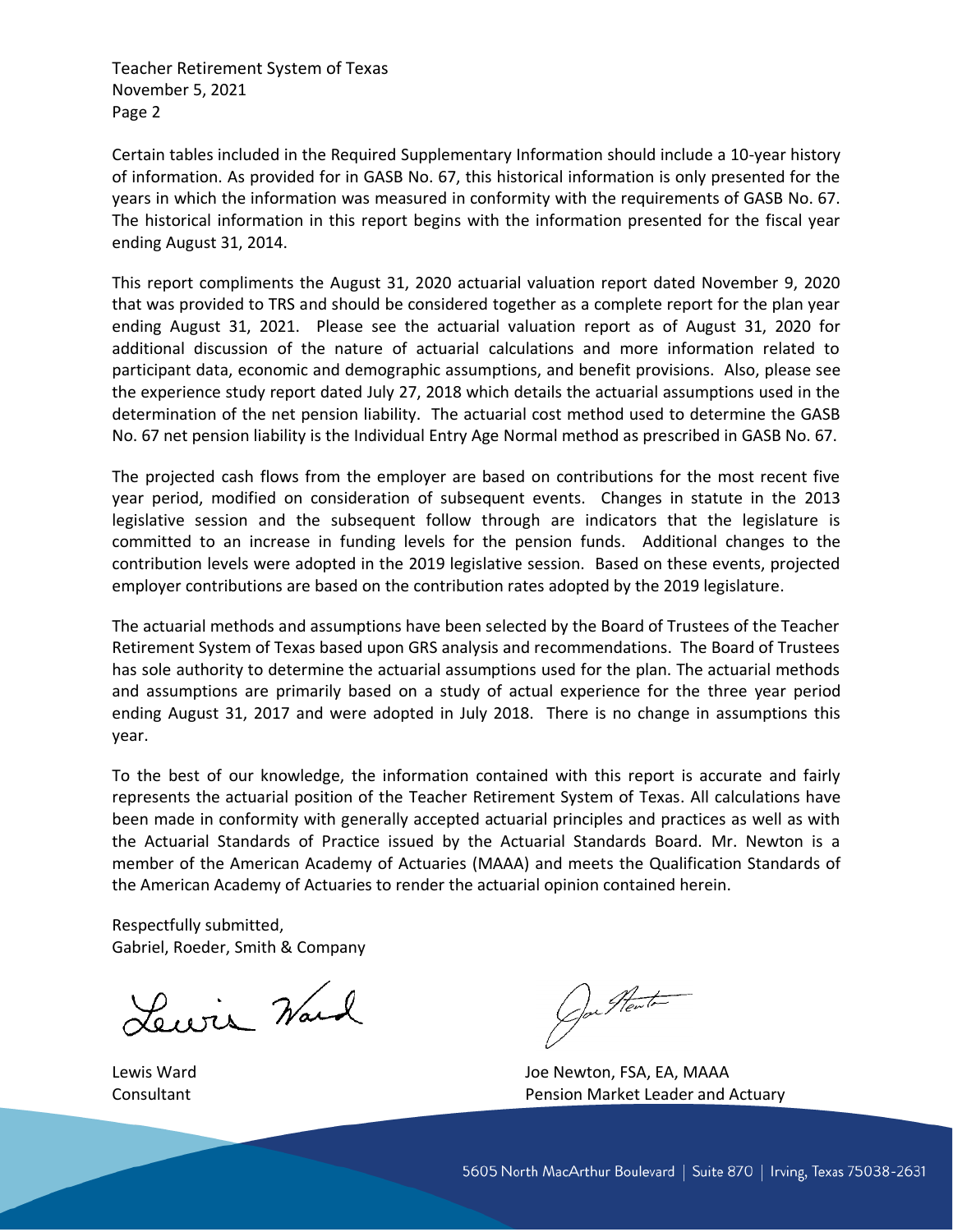### **Summary of Population Statistics**

| Inactive Plan Members or Beneficiaries Currently Receiving Benefits | 445.274   |
|---------------------------------------------------------------------|-----------|
| Inactive Plan Members Entitled to But Not Yet Receiving Benefits    | 322,682   |
| <b>Active Plan Members</b>                                          | 914,752   |
| <b>Total Plan Members</b>                                           | 1,682,708 |
|                                                                     |           |

All counts are as of the valuation date August 31, 2020

The Average Expected Remaining Service Life (AERSL) of 6.3082 is based on the membership information as of the beginning of the fiscal year. The AERSL of the active employees was 11.6041 years. This calculates to a total remaining service years of 11.6041\*914,752=10,614,873.68 years. Divided by the total membership of 1,682,708 as of August 31, 2020 yields an AERSL of 6.3082 years.

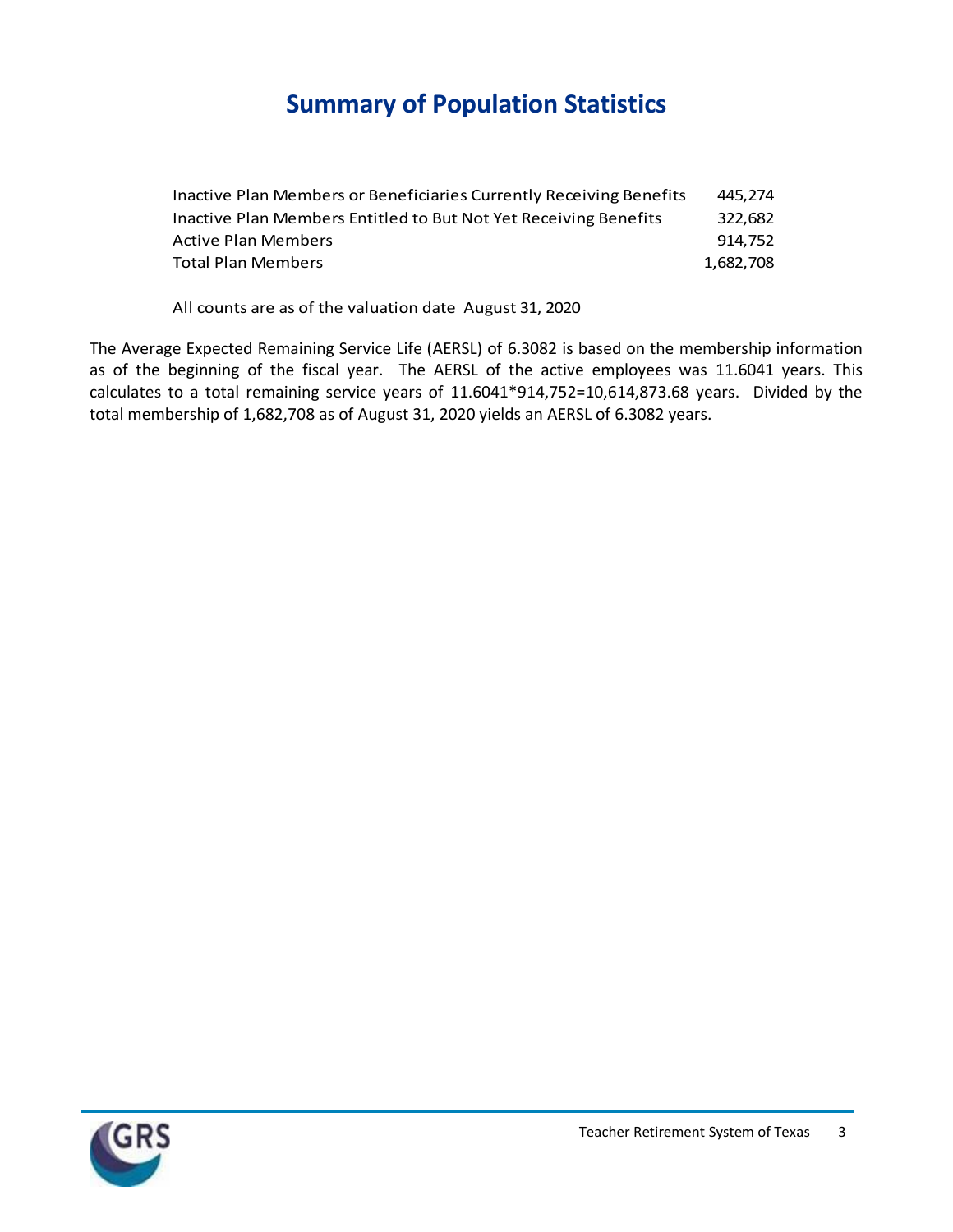#### **Measurement of the Net Pension Liability**

The net pension liability is measured as the total pension liability, less the amount of the pension plan's fiduciary net position. In actuarial terms, this will be the accrued liability less the fair value of assets (not the smoothed actuarial value of assets that is often encountered in actuarial valuations performed to determine the employer's contribution requirement).

A single discount rate of 7.250% was used to measure the total pension liability. This single discount rate was based on the expected rate of return on pension plan investments of 7.25%. The projection of cash flows used to determine this single discount rate assumed that plan member contributions, the employer contributions, and the state contributions will be made at the rates set by the legislature during the 2019 legislative session (please see the actuarial valuation report for a description of these rates). It is assumed that future non-member contributions will be 8.50% of payroll in fiscal year 2020 gradually increasing to 9.55% of payroll over the next several fiscal years (these contributions include contributions by the State and the employers for active employees and rehired retirees).

Based on these assumptions, the pension plan's fiduciary net position was projected to be available to make all projected future benefit payments of current plan members. Therefore, the long-term expected rate of return on pension plan investments was applied to all period of projected benefit payments to determine the total pension liability.

A brief summary of the primary assumptions used in the determination of the net pension liability is shown in the table on the following page.

#### **Changes in Assumptions Since Prior Valuation**

The actuarial assumptions and methods are the same as used in determining the prior year's Net Pension Liability.

#### **Changes in Benefit Provisions Since Prior Valuation**

The benefit provisions are the same as used in determining the prior year's Net Pension Liability.

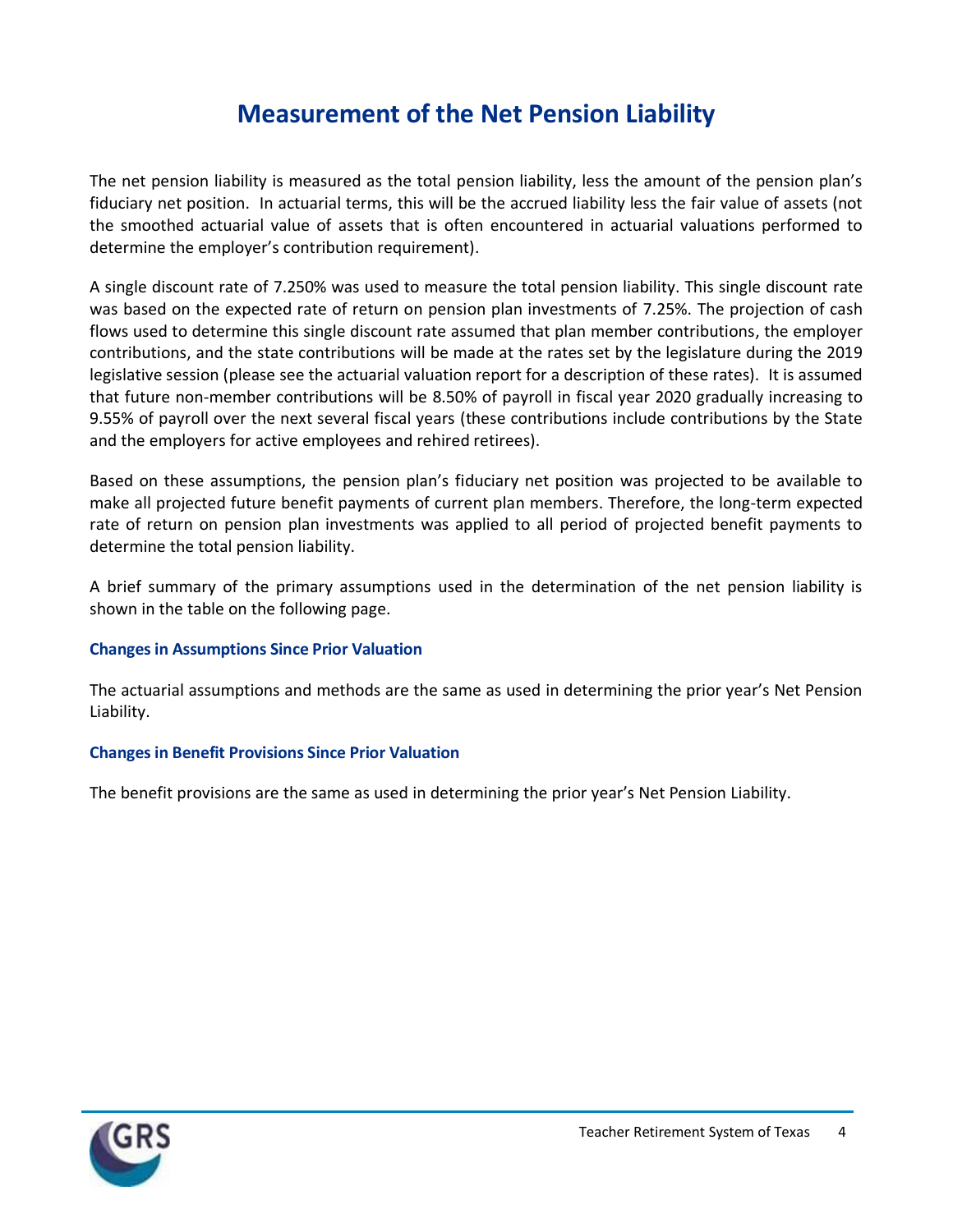**Actuarial Assumptions -** The total pension liability is determined by an actuarial valuation. The actuarial assumptions used to determine the total pension liability were based on the results of an experience study for the three-year period ending August 31, 2017. The post-retirement mortality rates for healthy lives were based on the 2018 TRS of Texas Healthy Pensioner Mortality Tables, with full generational projection using the ultimate improvement rates from the most recently published projection scale ("U-MP"). The active mortality rates were based on 90% of the RP-2014 Employee Mortality Tables for males and females, also with full generational mortality.

Valuation Date **August 31, 2020** (total pension liability rolled forward from valuation date to measurement date of August 31, 2021) Actuarial Cost Method Individual Entry Age Normal actuarial cost method Asset Valuation Method Fair Value Actuarial Assumptions: Single Discount Rate 7.25% Long-term Expected Return 7.25% Municipal Bond Rate\* 1.95% Last year ending August 31 in projection period (100 years) 2120 Inflation 2.30% Salary Increases 3.05% to 9.05% including inflation Ad hoc post-employment benefit changes None

The following methods and assumptions were applied to this measurement period:

*\* The municipal bond rate used is 1.95% as of August 2021(i.e. the rate closest to but not later than the Measurement Date). The source for the rate is the Fixed Income Market Data/Yield Curve/Data Municipal bonds with 20 years to maturity that include only federally tax-exempt municipal bonds as reported in Fidelity Index's "20-Year Municipal GO AA Index."*

The actuarial assumptions used in the determination of the total pension liability are the same assumptions used in the actuarial valuation as of August 31, 2020. For a full description of these assumptions please see the actuarial valuation report dated November 9, 2020.

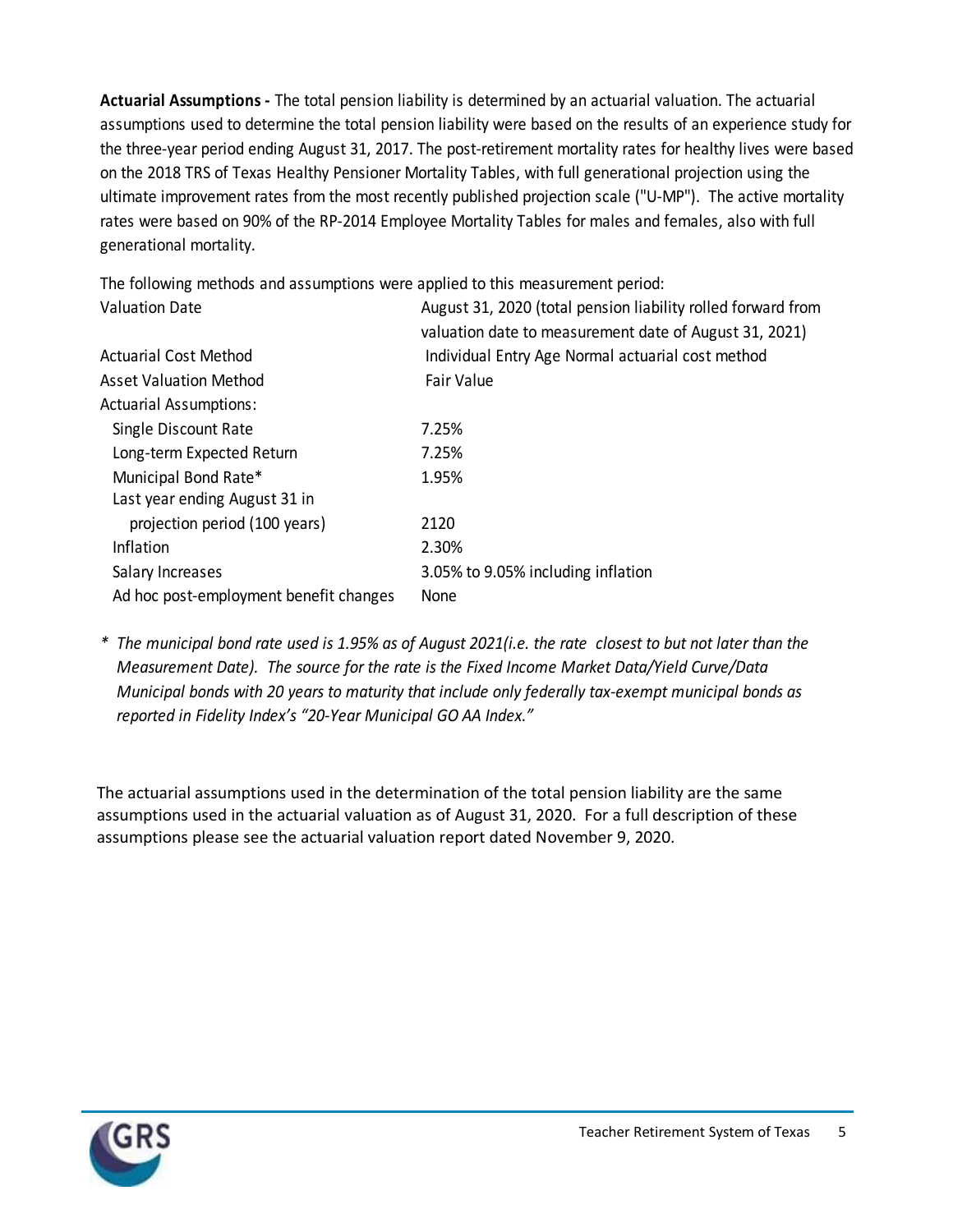Below is a table providing the sensitivity of the net pension liability to changes in the discount rate. In particular, the table presents the plan's net pension liability, if it were calculated using a single discount rate that is 1-percentage-point lower or 1-percentage-point higher than the single discount rate:

## **Sensitivity of the Net Pension Liability to the Single Discount Rate Assumption**

| <b>Current Single Discount</b> |                        |               |  |  |  |  |
|--------------------------------|------------------------|---------------|--|--|--|--|
| 1% Decrease                    | <b>Rate Assumption</b> | 1% Increase   |  |  |  |  |
| 6.250%                         | 7.250%                 | 8.250%        |  |  |  |  |
| \$55,648,259,551               | \$25,466,461,134       | \$979,861,293 |  |  |  |  |

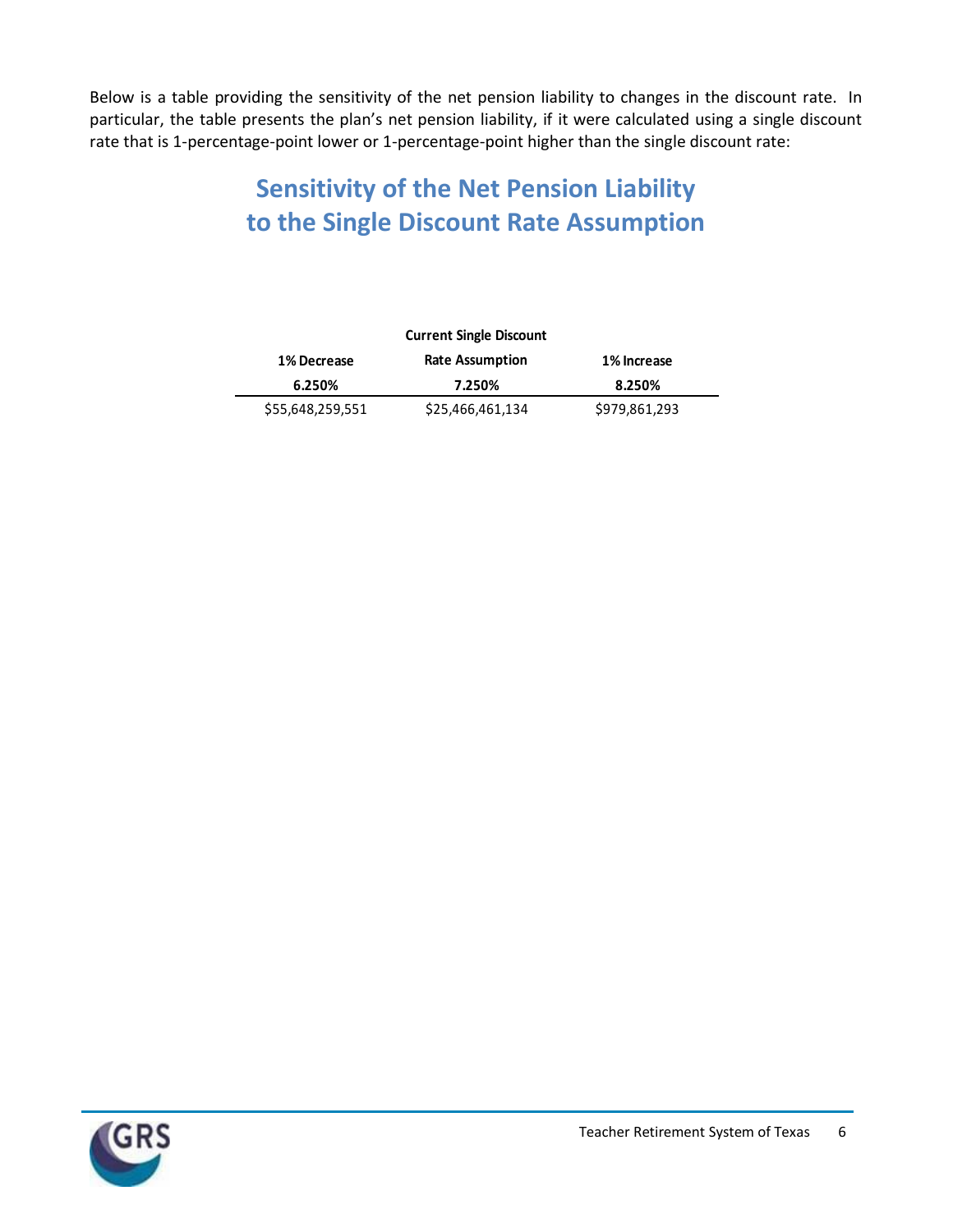## **Reconciliation of Fiduciary Net Position**

for Year Ended August 31, 2021

|                                                               | <b>Year Ending</b> |                 |  |
|---------------------------------------------------------------|--------------------|-----------------|--|
|                                                               | August 31, 2021    |                 |  |
| <b>Additions</b>                                              |                    |                 |  |
| Contributions                                                 |                    |                 |  |
| Non-Employer Contributing Entity                              | \$                 | 2,140,553,293   |  |
| Employer                                                      |                    | 2,124,027,701   |  |
| Employee                                                      |                    | 3,839,243,646   |  |
| Other                                                         |                    | 103,723,578     |  |
| <b>Total Contributions</b>                                    | \$                 | 8,207,548,218   |  |
| Investment Income                                             |                    |                 |  |
| Net Appreciation in Fair Value of Investments                 | \$                 | 40,756,410,833  |  |
| Interest and Dividends                                        |                    | 0               |  |
| Less Investment Expense                                       |                    | (244, 271, 586) |  |
| Net Investment Income                                         | -\$                | 40,512,139,247  |  |
| Other                                                         | \$                 | 3,130,786       |  |
| <b>Total Additions</b>                                        | \$                 | 48,722,818,251  |  |
| <b>Deductions</b>                                             |                    |                 |  |
| Benefit payments, including refunds of employee contributions | \$                 | 12,135,346,688  |  |
| Pension Plan Administrative Expense                           |                    | 71,359,850      |  |
| Other                                                         |                    | 125,354,460     |  |
| <b>Total Deductions</b>                                       | \$                 | 12,332,060,998  |  |
| Net Increase (Decrease) in Net Position                       | \$                 | 36,390,757,253  |  |
| <b>Net Position Restricted for Pensions</b>                   |                    |                 |  |
| Beginning of Year                                             | \$                 | 165,416,245,243 |  |
| End of Year                                                   | \$                 | 201,807,002,496 |  |

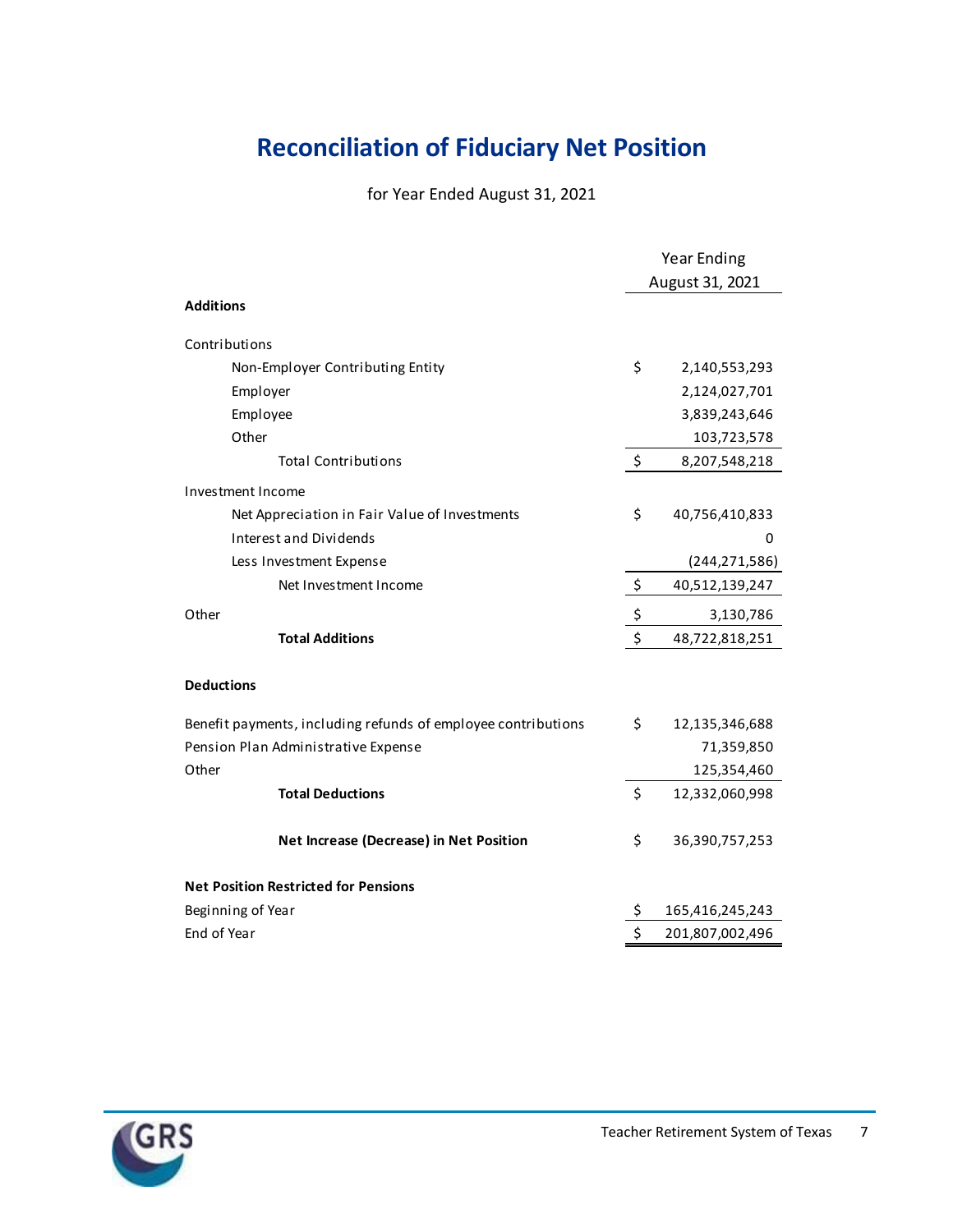#### **Schedules of Required Supplementary Information**

#### Schedule of Changes in the Employer's Net Pension Liability and Related Ratios

| Fiscal year ending August 31,                     |     | 2021              |     | 2020              |          | 2019                |      | 2018                |    | 2017              |
|---------------------------------------------------|-----|-------------------|-----|-------------------|----------|---------------------|------|---------------------|----|-------------------|
| <b>Total Pension Liability</b>                    |     |                   |     |                   |          |                     |      |                     |    |                   |
| Service Cost                                      | \$. | 5,793,397,669     | -\$ | 5,651,646,985     | <b>S</b> | 5,642,074,695       | -S   | 4,654,171,138       | S  | 4,489,045,421     |
| Interest on the Total Pension Liability           |     | 15,645,734,217    |     | 15,014,048,172    |          | 14,267,256,072      |      | 14,109,276,321      |    | 13,515,485,995    |
| <b>Benefit Changes</b>                            |     |                   |     | $\Omega$          |          | 588,827,787         |      |                     |    |                   |
| Difference between Expected and Actual Experience |     | (1,004,526,652)   |     | (259, 157, 014)   |          | (982, 693, 577)     |      |                     |    | (969, 830, 844)   |
| <b>Assumption Changes</b>                         |     |                   |     | $\mathbf 0$       |          | (7,425,278,607)     |      | 22,106,679,263      |    | 700,880,288       |
| <b>Benefit Payments</b>                           |     | (11,686,211,054)  |     | (10,972,292,168)  |          | (11, 253, 728, 973) |      | (10, 172, 997, 008) |    | (9,775,775,472)   |
| Refunds                                           |     | (449, 135, 634)   |     | (421, 366, 179)   |          | (486, 460, 902)     |      | (422, 335, 740)     |    | (420, 421, 056)   |
| Net Change in Total Pension Liability             |     | 8,299,258,546     | .s  | 9,012,879,796     | -S       | 349,996,495         |      | 30,274,793,974      |    | 7,539,384,332     |
| <b>Total Pension Liability - Beginning</b>        |     | 218,974,205,084   |     | \$209,961,325,288 | s.       | 209,611,328,793     |      | 179,336,534,819     |    | 171,797,150,487   |
| <b>Total Pension Liability - Ending (a)</b>       |     | \$227,273,463,630 |     | \$218,974,205,084 | \$.      | 209,961,325,288     |      | \$209,611,328,793   |    | \$179,336,534,819 |
| <b>Plan Fiduciary Net Position</b>                |     |                   |     |                   |          |                     |      |                     |    |                   |
| Non-Contributing Entity                           |     | 2,140,553,293     | -S  | 2,107,999,393     | -S       | 1,737,852,502       |      | 1,715,784,550       |    | 1,697,962,608     |
| <b>Employer Contributions</b>                     | \$  | 2,124,027,701     |     | 2,016,481,636     |          | 1,761,821,902       | - \$ | 1,671,257,303       | -S | 1,588,309,345     |
| <b>Employee Contributions</b>                     |     | 3,839,243,646     |     | 3,736,877,464     |          | 3,482,869,726       |      | 3,360,773,197       |    | 3,242,556,261     |
| Pension Plan Net Investment Income                |     | 40,512,139,247    |     | 11,068,916,613    |          | 7,669,028,874       |      | 11,242,813,657      |    | 17,079,807,347    |
| <b>Benefit Payments</b>                           |     | (11,686,211,054)  |     | (10,972,292,168)  |          | (11, 253, 728, 973) |      | (10, 172, 997, 008) |    | (9,775,775,472)   |
| Refunds                                           |     | (449, 135, 634)   |     | (421, 366, 179)   |          | (486, 460, 902)     |      | (422, 335, 740)     |    | (420, 421, 056)   |
| Pension Plan Administrative Expense               |     | (71, 359, 850)    |     | (67, 135, 880)    |          | (60, 485, 645)      |      | (64, 926, 169)      |    | (44, 189, 998)    |
| Other                                             |     | (18,500,096)      |     | (31, 434, 711)    |          | 558,399,758         |      | (123, 390, 077)     |    | (14, 964, 388)    |
| Net Change in Plan Fiduciary Net Position         |     | 36,390,757,253    | .s  | 7,438,046,168     | <b>S</b> | 3,409,297,242       |      | 7,206,979,713       |    | 13,353,284,647    |
| <b>Plan Fiduciary Net Position - Beginning</b>    |     | 165,416,245,243   |     | \$157,978,199,075 |          | \$154,568,901,833   |      | 147,361,922,120     |    | 134,008,637,473   |
| Plan Fiduciary Net Position - Ending (b)          |     | \$201,807,002,496 |     | \$165,416,245,243 |          | \$157,978,199,075   |      | \$154,568,901,833   |    | \$147,361,922,120 |
| Net Pension Liability - Ending (a) - (b)          |     | 25,466,461,134    | s   | 53,557,959,841    | s.       | 51,983,126,213      |      | 55,042,426,960      |    | 31,974,612,699    |
| Plan Fiduciary Net Position as a Percentage       |     |                   |     |                   |          |                     |      |                     |    |                   |
| of Total Pension Liability                        |     | 88.79 %           |     | 75.54 %           |          | 75.24 %             |      | 73.74 %             |    | 82.17 %           |
| <b>Covered Employee Payroll</b>                   | S.  | 49,860,307,091    | Ŝ   | 48,530,876,156    | Ŝ.       | 45,232,074,364      | s    | 43,646,405,156      | Š. | 42,111,120,273    |
| Net Pension Liability as a Percentage             |     |                   |     |                   |          |                     |      |                     |    |                   |
| of Covered Employee Payroll                       |     | 51.08 %           |     | 110.36 %          |          | 114.93 %            |      | 126.11 %            |    | 75.93 %           |
| <b>Notes to Schedule:</b>                         |     |                   |     |                   |          |                     |      |                     |    |                   |

 assumed rate of return changed from 8.0% as of August 31, 2017 to 7.25% as of August 31, 2018. Demographic and economic assumptions were updated based on the experience study performed for TRS for the period ending August 31, 2017. The total pension liability as of August 31, 2018 was developed using a roll-forward method from the August 31, 2017 valuation. 2018 - Changes of assumptions: The discount rate changed from 8.0% as of August 31, 2017 to a blended rate of 6.907% as of August 31, 2018. The long-term

 to just employers whose employees were not covered by OASDI in 2019 and it changed in 2020 to apply to all public schools, charter schools and regional education centers irrespective of participation in OASDI. 2020 - Change of assumptions: The state and employer contribution rate changed from 6.8% to 7.5%. The 1.5% public education employer contribution applied

2021 - Changes of assumptions: The public education employer contribution rate changed from 1.5% in 2020 to 1.6% in 2021.

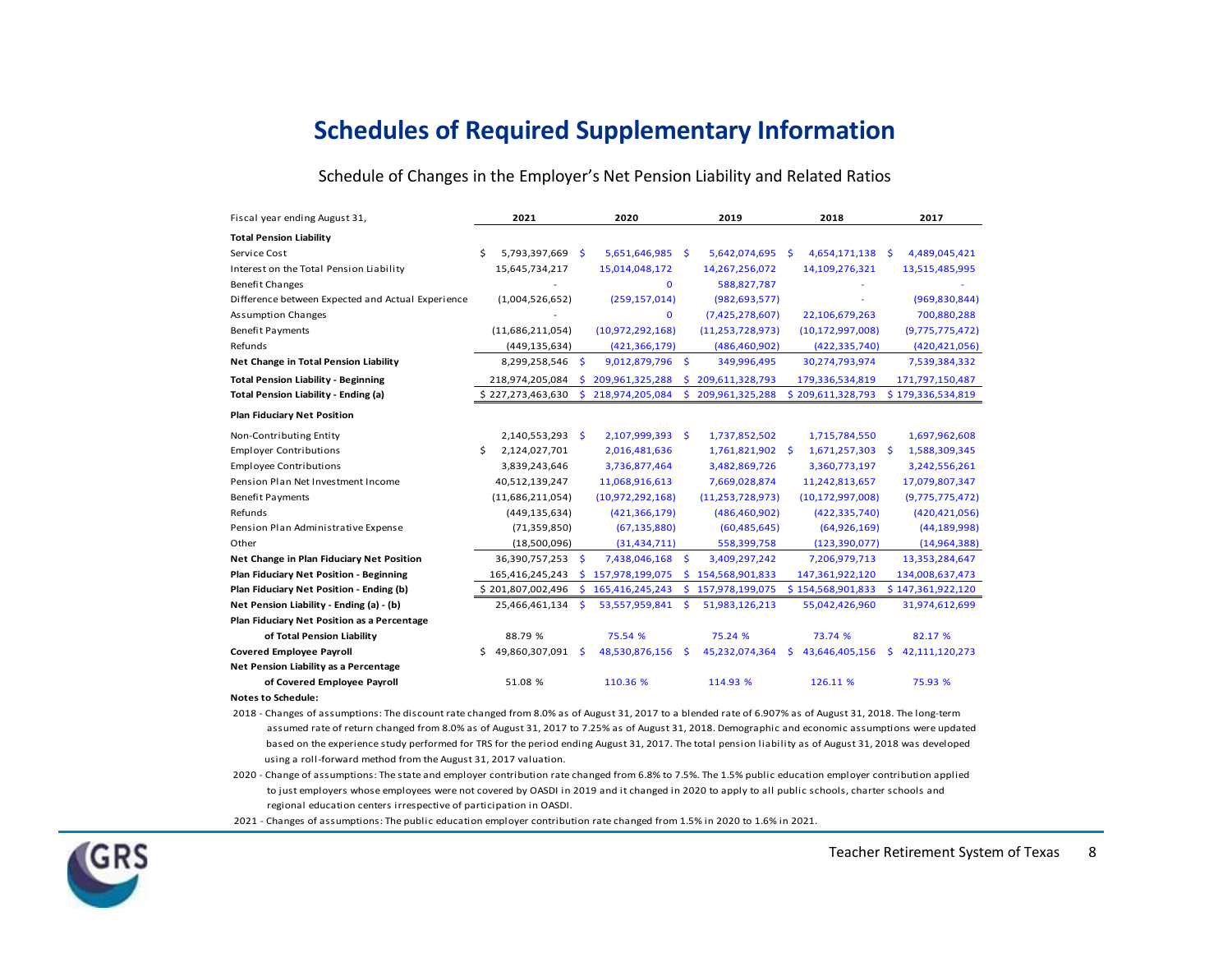### **Schedules of Required Supplementary Information**

Schedule of Changes in the Employer's Net Pension Liability and Related Ratios

| Fiscal year ending August 31,                     |    | 2016              | 2015 |                    |     | 2014              |
|---------------------------------------------------|----|-------------------|------|--------------------|-----|-------------------|
| <b>Total Pension Liability</b>                    |    |                   |      |                    |     |                   |
| Service Cost                                      | \$ | 4,392,076,679 \$  |      | 4,225,448,833      | \$  | 3,965,994,265     |
| Interest on the Total Pension Liability           |    | 12,896,571,424    |      | 12,555,645,919     |     | 11,813,445,940    |
| <b>Benefit Changes</b>                            |    |                   |      |                    |     |                   |
| Difference between Expected and Actual Experience |    | 373,668,629       |      | (1,588,618,832)    |     | 482,638,639       |
| <b>Assumption Changes</b>                         |    |                   |      | (1,474,723,994)    |     | 2,028,541,342     |
| <b>Benefit Payments</b>                           |    | (9,379,122,730)   |      | (8,935,111,459)    |     | (8,548,642,525)   |
| Refunds                                           |    | (373, 418, 687)   |      | (391, 341, 181)    |     | (410,600,319)     |
| Net Change in Total Pension Liability             |    | 7,909,775,315     |      | 4,391,299,286      |     | 9,331,377,342     |
| <b>Total Pension Liability - Beginning</b>        |    | 163,887,375,172   |      | 159,496,075,886    |     | 150,164,698,544   |
| <b>Total Pension Liability - Ending (a)</b>       |    | \$171,797,150,487 |      | \$163,887,375,172  |     | \$159,496,075,886 |
| <b>Plan Fiduciary Net Position</b>                |    |                   |      |                    |     |                   |
| Non-Contributing Entity                           |    | 1,675,631,248     |      | 1,591,482,988      |     | 1,530,623,829     |
| <b>Employer Contributions</b>                     | \$ | 1,483,389,348     | -S   | 1,377,972,653      | -\$ | 984,552,391       |
| <b>Employee Contributions</b>                     |    | 2,943,669,320     |      | 2,576,024,311      |     | 2,357,686,000     |
| Pension Plan Net Investment Income                |    | 9,193,280,560     |      | (412,759,100)      |     | 19,434,430,034    |
| <b>Benefit Payments</b>                           |    | (9,379,122,730)   |      | (8,935,111,459)    |     | (8,548,642,525)   |
| Refunds                                           |    | (373, 418, 687)   |      | (391, 341, 181)    |     | (410,600,319)     |
| Pension Plan Administrative Expense               |    | (44, 402, 710)    |      | (35, 556, 979)     |     | (41,904,190)      |
| Other                                             |    | (29,095,088)      |      | (11, 248, 106)     |     | 84,954,006        |
| Net Change in Plan Fiduciary Net Position         |    | 5,469,931,261     |      | (4, 240, 536, 873) |     | 15,391,099,226    |
| Plan Fiduciary Net Position - Beginning           |    | 128,538,706,212   |      | 132,779,243,085    |     | 117,388,143,859   |
| Plan Fiduciary Net Position - Ending (b)          |    | \$134,008,637,473 |      | \$128,538,706,212  |     | \$132,779,243,085 |
| Net Pension Liability - Ending (a) - (b)          |    | 37,788,513,014    |      | 35,348,668,960     |     | 26,716,832,801    |
| Plan Fiduciary Net Position as a Percentage       |    |                   |      |                    |     |                   |
|                                                   |    | 78.00 %           |      | 78.43 %            |     | 83.25 %           |
| <b>Covered Employee Payroll</b>                   | Ś. | 40,742,826,333    | Ś.   | 38,448,124,045     | S.  | 36,654,290,800    |
| Net Pension Liability as a Percentage             |    |                   |      |                    |     |                   |
|                                                   |    | 92.75 %           |      | 91.94 %            |     | 72.89 %           |
| <b>Notes to Schedule:</b>                         |    |                   |      |                    |     |                   |

See prior page

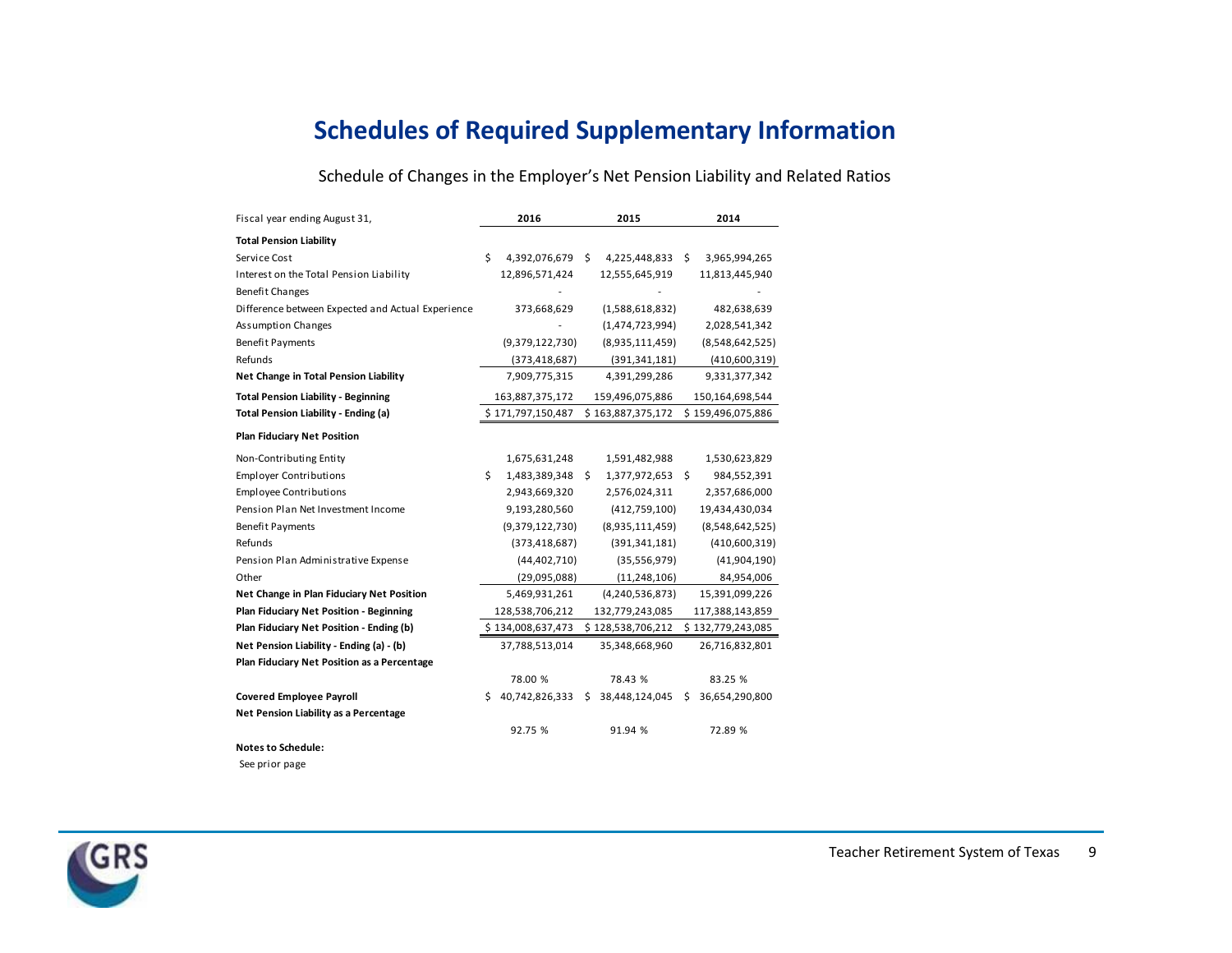# **Schedules of Required Supplementary Information**

Schedule of the Net Pension Liability (Historical)

#### **Last 10 Fiscal Years**

| <b>Last 10 Fiscal Years</b>    |                                      |                             |                                 |                                                                         |                    |                                                                     |  |
|--------------------------------|--------------------------------------|-----------------------------|---------------------------------|-------------------------------------------------------------------------|--------------------|---------------------------------------------------------------------|--|
| <b>FY Ending</b><br>August 31, | <b>Total</b><br>Pension<br>Liability | Plan Net<br><b>Position</b> | <b>Net Pension</b><br>Liability | <b>Plan Net Position</b><br>as a % of Total<br><b>Pension Liability</b> | Covered<br>Payroll | <b>Net Pension Liability</b><br>as a % of<br><b>Covered Payroll</b> |  |
| 2013                           | \$150,164,698,544                    | \$117,388,143,859           | \$32,776,554,685                | 78.17%                                                                  | \$35,188,983,344   | 93.14%                                                              |  |
| 2014                           | 159,496,075,886                      | 132,779,243,085             | 26,716,832,801                  | 83.25%                                                                  | 36,654,290,800     | 72.89%                                                              |  |
| 2015                           | 163,887,375,172                      | 128,538,706,212             | 35,348,668,960                  | 78.43%                                                                  | 38,448,124,045     | 91.94%                                                              |  |
| 2016                           | 171,797,150,487                      | 134,008,637,473             | 37,788,513,014                  | 78.00%                                                                  | 40,742,826,333     | 92.75%                                                              |  |
| 2017                           | 179,336,534,819                      | 147,361,922,120             | 31,974,612,699                  | 82.17%                                                                  | 42,111,120,273     | 75.93%                                                              |  |
| 2018                           | 209,611,328,793                      | 154,568,901,833             | 55,042,426,960                  | 73.74%                                                                  | 43,646,405,156     | 126.11%                                                             |  |
| 2019                           | 209,961,325,288                      | 157,978,199,075             | 51,983,126,213                  | 75.24%                                                                  | 45,232,074,364     | 114.93%                                                             |  |
| 2020                           | 218,974,205,084                      | 165,416,245,243             | 53,557,959,841                  | 75.54%                                                                  | 48,530,876,156     | 110.36%                                                             |  |
| 2021                           | 227,273,463,630                      | 201,807,002,496             | 25,466,461,134                  | 88.79%                                                                  | 49,860,307,091     | 51.08%                                                              |  |

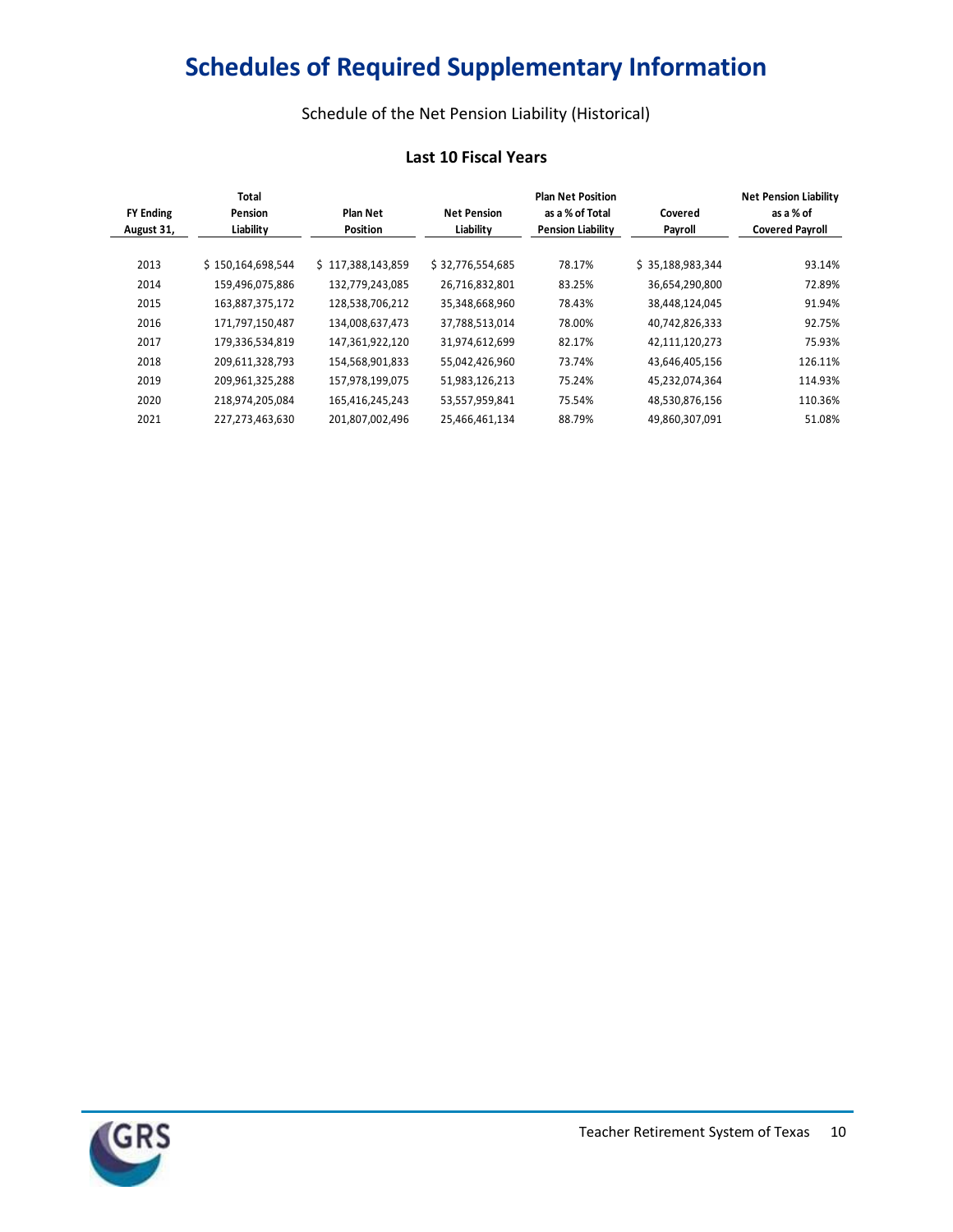## **SCHEDULES OF REQUIRED SUPPLEMENTARY INFORMATION**

| <b>Schedule of Contributions</b> |  |  |
|----------------------------------|--|--|
|                                  |  |  |

|                  | <b>Actuarially</b> |                     | Contribution        |                | <b>Actual Contribution</b> |  |                        |
|------------------|--------------------|---------------------|---------------------|----------------|----------------------------|--|------------------------|
| <b>FY Ending</b> | <b>Determined</b>  | Actual              | Deficiency          | Covered        | as a % of                  |  |                        |
| August 31,       | Contribution       | <b>Contribution</b> | (Excess)<br>Payroll |                |                            |  | <b>Covered Payroll</b> |
|                  |                    |                     |                     |                |                            |  |                        |
| 2014             | \$3,177,927,012    | \$2,515,176,220     | 662,750,792         | 36,654,290,800 | 6.86%                      |  |                        |
| 2015             | 3,171,970,234      | 2,969,455,641       | 202,514,593         | 38,448,124,045 | 7.72%                      |  |                        |
| 2016             | 3,226,831,846      | 3,159,020,596       | 67,811,250          | 40,742,826,333 | 7.75%                      |  |                        |
| 2017             | 3,343,622,950      | 3,286,271,953       | 57,350,997          | 42,111,120,273 | 7.80%                      |  |                        |
| 2018             | 3,426,242,805      | 3,387,041,853       | 39,200,952          | 43,646,405,156 | 7.76%                      |  |                        |
| 2019             | 4,288,000,650      | 3,499,674,404       | 788,326,246         | 45,232,074,364 | 7.74%                      |  |                        |
| 2020             | 4,527,930,745      | 4,124,481,029       | 403,449,716         | 48,530,876,156 | 8.50%                      |  |                        |
| 2021             | 4,522,329,853      | 4,264,580,994       | 257,748,859         | 49.860.307.091 | 8.55%                      |  |                        |

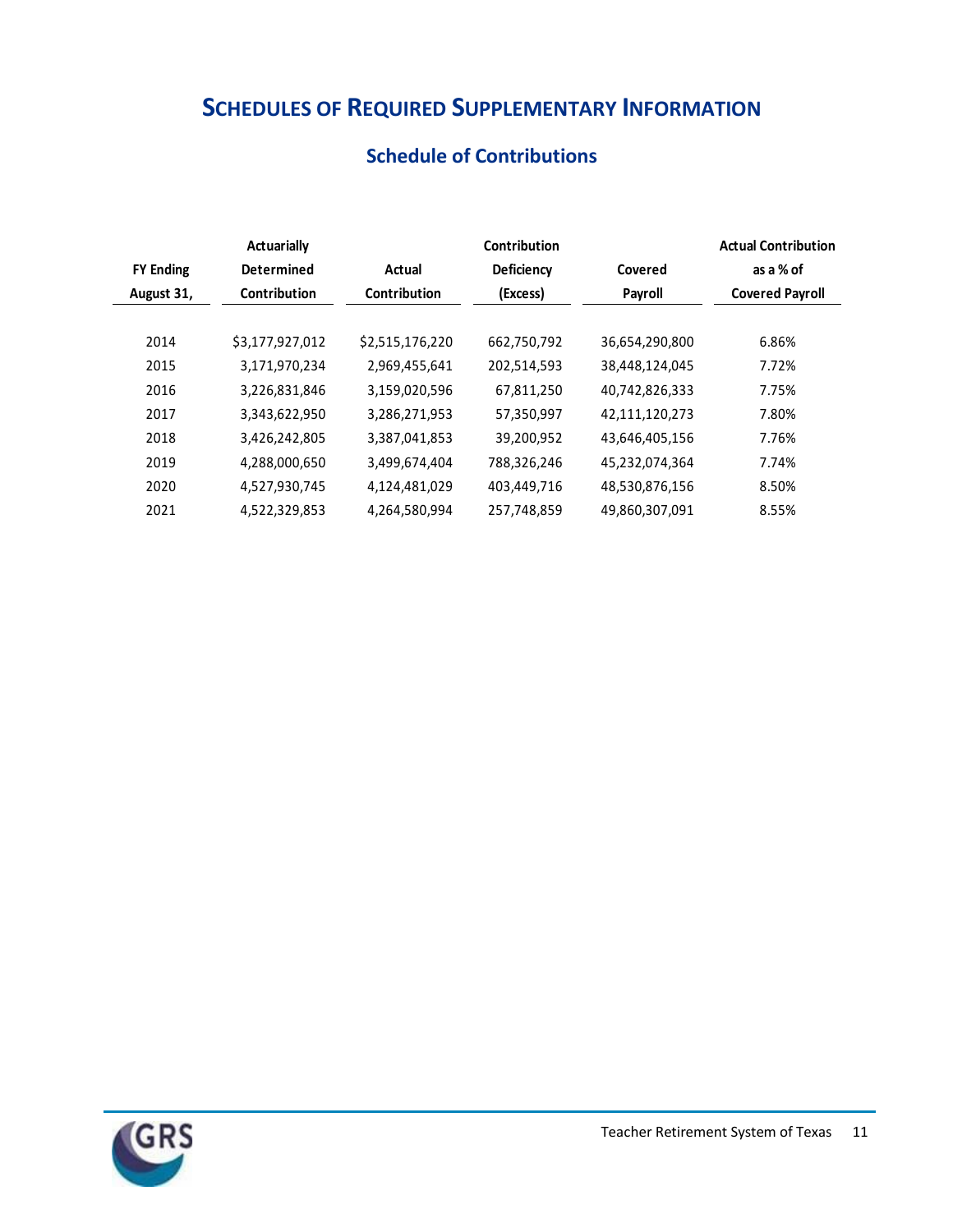### **Notes to Schedule of Contributions**

| <b>Valuation Date:</b> | August 31, 2020 (to determine contribution rate for fiscal year ending<br>August 31, 2021).                                                                              |
|------------------------|--------------------------------------------------------------------------------------------------------------------------------------------------------------------------|
| Notes:                 | Actuarially determined contribution rates are calculated as of August 31<br>preceding fiscal year. Members and employers contribute based on<br>statutorily fixed rates. |

#### **Methods and Assumptions Used to Determine Contribution Rates:**

| <b>Actuarial Cost Method</b>     | Individual Entry Age Normal actuarial cost method                                                                                                                                                                                                                                                                                                                                                                                   |
|----------------------------------|-------------------------------------------------------------------------------------------------------------------------------------------------------------------------------------------------------------------------------------------------------------------------------------------------------------------------------------------------------------------------------------------------------------------------------------|
| Amortization Method              | Level Percentage of Payroll, Floating                                                                                                                                                                                                                                                                                                                                                                                               |
| Remaining Amortization Period    | 27 years based on increased employer and member rates enacted during<br>2019 legislative session.                                                                                                                                                                                                                                                                                                                                   |
| Asset Valuation Method           | 5 Year smoothed market                                                                                                                                                                                                                                                                                                                                                                                                              |
| Inflation                        | 2.30%                                                                                                                                                                                                                                                                                                                                                                                                                               |
| Salary Increases                 | 3.05% to 9.05% including inflation                                                                                                                                                                                                                                                                                                                                                                                                  |
| <b>Investment Rate of Return</b> | 7.25%                                                                                                                                                                                                                                                                                                                                                                                                                               |
| Retirement Age                   | Experience-based table of rates that are specific to the type of eligibility<br>condition. Last updated for the 2018 valuation pursuant to an experience<br>study conducted for the period ending on August 31, 2017.                                                                                                                                                                                                               |
| Mortality                        | The post-retirement mortality rates for healthy lives were based on the 2018<br>TRS of Texas Healthy Pensioner Mortality Tables, with full generational<br>projection using the ultimate improvement rates from the most recently<br>published projection scale ("U-MP"). The active mortality rates were based<br>on 90% of the RP-2014 Employee Mortality Tables for males and females,<br>also with full generational mortality. |
| <b>Other Information:</b>        |                                                                                                                                                                                                                                                                                                                                                                                                                                     |

| <b>Notes</b> | There were no benefit changes during the year. |
|--------------|------------------------------------------------|
|              |                                                |

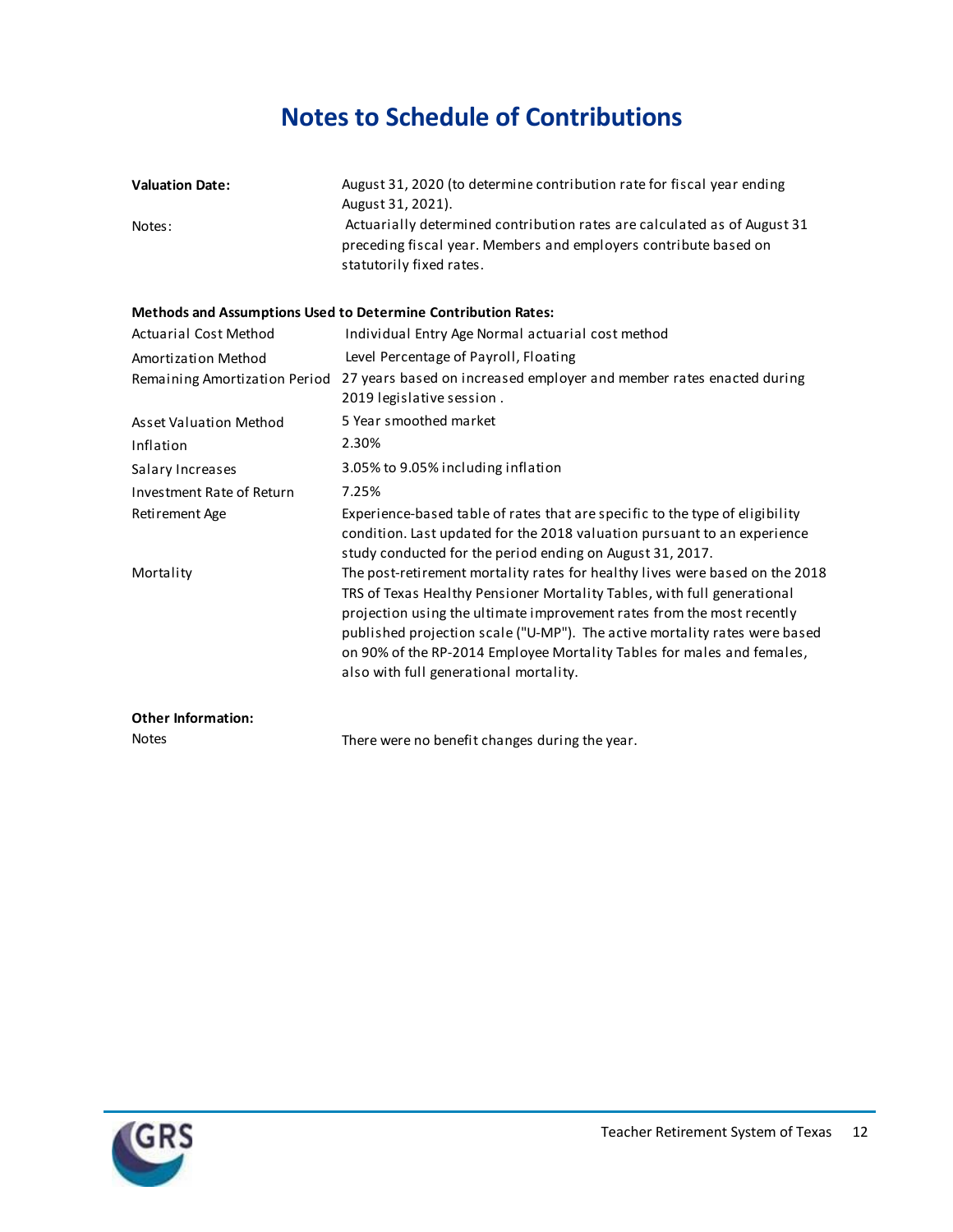### **Calculation of the Single Discount Rate**

GASB Statement No. 67 includes a specific requirement for the discount rate that is used for the purpose of the measurement of the Total Pension Liability. This rate considers the ability of the fund to meet benefit obligations in the future. To make this determination, employer contributions, employee contributions, benefit payments, expenses and investment returns are projected into the future. The Plan Net Position (assets) in future years can then be determined and compared to its obligation to make benefit payments in those years. As long as assets are projected to be on hand in a future year, the assumed valuation discount rate is used. In years where assets are not projected to be sufficient to meet benefit payments, the use of a municipal bond rate is required, as described in the following paragraph.

The *single discount rate* (SDR) is equivalent to applying these two rates to the benefits that are projected to be paid during the different time periods. The SDR reflects (1) the long-term expected rate of return on pension plan investments (during the period in which the fiduciary net position is projected to be sufficient to pay benefits) and (2) tax-exempt municipal bond rate based on an index of 20-year general obligation bonds with an average AA credit rating as of the measurement date (to the extent that the contributions for use with the long-term expected rate of return are not met).

For the purpose of this valuation, the expected rate of return on pension plan investments is 7.25%; the municipal bond rate is 1.950% (based on the daily rate closest to but not later than the measurement date of the Fidelity "20-Year Municipal GO AA Index"); and the resulting single discount rate is 7.250%.

The tables in this section provide background for the development of the single discount rate.

The **Projection of Contributions** table shows the development of expected contributions in future years. Normal Cost contributions for future hires are not included (nor are their liabilities).

The **Projection of Plan Fiduciary Net Position** table shows the development of expected asset levels in future years.

The **Present Values of Projected Benefit Payments** table shows the development of the Single Discount Rate (SDR). It breaks down the benefit payments into present values for funded and unfunded portions and shows the equivalent total at the SDR.

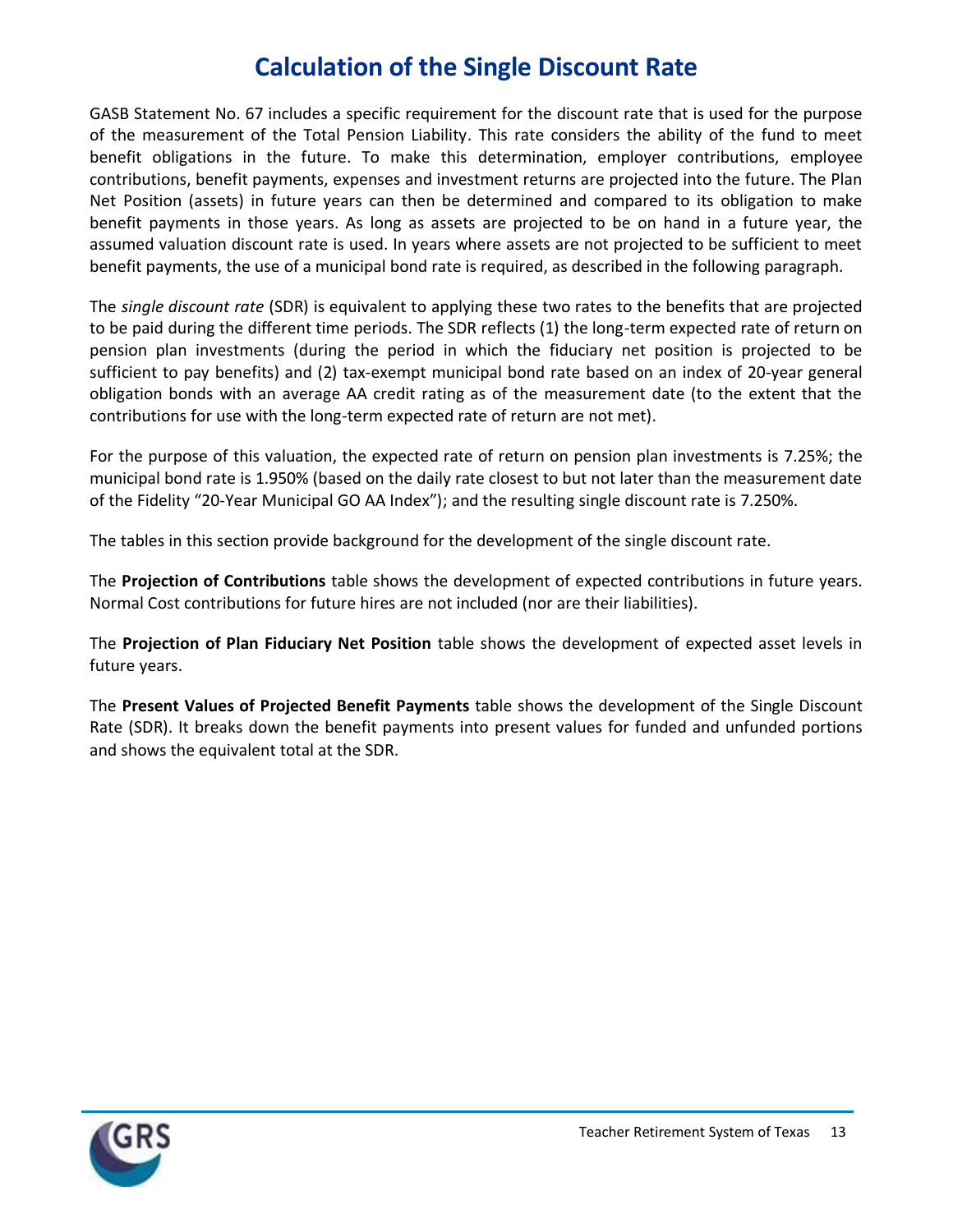#### **Single Discount Rate Development Projection of Contributions Beginning September 1, 2021**

| Year             | <b>Payroll for Current</b><br><b>Employees</b> | Payroll for Future<br><b>Employees</b> | <b>Total Employee</b><br>Payroll | Contributions from Contributions for<br><b>Current Employees</b> | Employer<br>All Employees | <b>Employer Normal</b><br><b>Cost Contributions</b><br><b>Related to Payroll</b><br>of Future<br><b>Employees</b> | <b>Total Contributions</b> |
|------------------|------------------------------------------------|----------------------------------------|----------------------------------|------------------------------------------------------------------|---------------------------|-------------------------------------------------------------------------------------------------------------------|----------------------------|
|                  |                                                |                                        |                                  |                                                                  |                           |                                                                                                                   |                            |
| 1                | 44,485,084,100 \$                              | 6,871,032,204                          | 51,356,116,304                   | 3,558,806,728                                                    | 4,560,423,128             | (260, 601, 749)                                                                                                   | 7,858,628,107              |
| $\overline{2}$   | 42,886,256,273                                 | 10,010,543,520                         | 52,896,799,793                   | 3,430,900,502                                                    | 4,866,505,581             | (374, 922, 128)                                                                                                   | 7,922,483,955              |
| 3                | 41,432,799,321                                 | 13,050,904,466                         | 54,483,703,787                   | 3,418,205,944                                                    | 5,181,400,230             | (450, 370, 321)                                                                                                   | 8,149,235,853              |
| 4                | 40,038,555,645                                 | 16,079,659,255                         | 56,118,214,900                   | 3,303,180,841                                                    | 5,370,513,166             | (548,001,513)                                                                                                     | 8,125,692,494              |
| 5                | 38,706,605,351                                 | 19,095,155,996                         | 57,801,761,347                   | 3,193,294,941                                                    | 5,531,628,561             | (643,088,558)                                                                                                     | 8,081,834,944              |
| $\boldsymbol{6}$ | 37,408,779,049                                 | 22,127,035,139                         | 59,535,814,188                   | 3,086,224,272                                                    | 5,697,577,418             | (736, 787, 631)                                                                                                   | 8,047,014,059              |
| 7                | 36,117,443,354                                 | 25,204,445,259                         | 61,321,888,613                   | 2,979,689,077                                                    | 5,868,504,740             | (830, 174, 260)                                                                                                   | 8,018,019,557              |
| 8                | 34,814,066,323                                 | 28,347,478,949                         | 63,161,545,272                   | 2,872,160,472                                                    | 6,044,559,882             | (923,886,591)                                                                                                     | 7,992,833,763              |
| 9                | 33,493,956,425                                 | 31,562,435,205                         | 65,056,391,630                   | 2,763,251,405                                                    | 6,225,896,679             | (1,018,160,410)                                                                                                   | 7,970,987,674              |
| 10               | 32,174,394,739                                 | 34,833,688,640                         | 67,008,083,379                   | 2,654,387,566                                                    | 6,412,673,579             | (1, 112, 789, 944)                                                                                                | 7,954,271,201              |
| 11               | 30,824,549,594                                 | 38,193,776,286                         | 69,018,325,880                   | 2,543,025,342                                                    | 6,605,053,787             | (1, 208, 622, 879)                                                                                                | 7,939,456,250              |
| 12               | 29,446,838,756                                 | 41,642,036,900                         | 71,088,875,656                   | 2,429,364,197                                                    | 6,803,205,400             | (1,305,742,174)                                                                                                   | 7,926,827,423              |
| 13               | 28,041,488,021                                 | 45,180,053,905                         | 73,221,541,926                   | 2,313,422,762                                                    | 7,007,301,562             | (1,404,174,279)                                                                                                   | 7,916,550,045              |
| 14               | 26,618,430,344                                 | 48,799,757,839                         | 75,418,188,184                   | 2,196,020,503                                                    | 7,217,520,609             | (1,503,769,597)                                                                                                   | 7,909,771,515              |
| 15               | 25,190,045,666                                 | 52,490,688,163                         | 77,680,733,829                   | 2,078,178,767                                                    | 7,434,046,227             | (1,604,347,228)                                                                                                   | 7,907,877,766              |
| 16               | 23,789,606,882                                 | 56,221,548,962                         | 80,011,155,844                   | 1,962,642,568                                                    | 7,657,067,614             | (1,705,080,320)                                                                                                   | 7,914,629,862              |
| 17               | 22,444,909,992                                 | 59,966,580,528                         | 82,411,490,520                   | 1,851,705,074                                                    | 7,886,779,643             | (1,805,334,094)                                                                                                   | 7,933,150,623              |
| 18               | 21,154,770,750                                 | 63,729,064,486                         | 84,883,835,235                   | 1,745,268,587                                                    | 8,123,383,032             | (1,905,249,897)                                                                                                   | 7,963,401,722              |
| 19               | 19,919,368,997                                 | 67,510,981,295                         | 87,430,350,292                   | 1,643,347,942                                                    | 8,367,084,523             | (2,005,140,152)                                                                                                   | 8,005,292,313              |
| 20               | 18,724,173,205                                 | 71,329,087,596                         | 90,053,260,801                   | 1,544,744,289                                                    | 8,618,097,059             | (2, 105, 569, 095)                                                                                                | 8,057,272,253              |
| 21               | 17,556,690,304                                 | 75,198,168,321                         | 92,754,858,625                   | 1,448,426,950                                                    | 8,876,639,970             | (2,207,201,391)                                                                                                   | 8,117,865,529              |
| 22               | 16,405,338,051                                 | 79,132,166,332                         | 95,537,504,384                   | 1,353,440,389                                                    | 9,142,939,170             | (2,310,672,297)                                                                                                   | 8,185,707,262              |
| 23               | 15,268,030,511                                 | 83,135,599,004                         | 98,403,629,515                   | 1,259,612,517                                                    | 9,417,227,345             | (2,416,380,352)                                                                                                   | 8,260,459,510              |
| 24               | 14,130,230,943                                 | 87,225,507,458                         | 101,355,738,401                  | 1,165,744,053                                                    | 9,699,744,165             | (2,525,260,858)                                                                                                   | 8,340,227,360              |
| 25               | 13,005,849,182                                 | 91,390,561,371                         | 104,396,410,553                  | 1,072,982,557                                                    | 9,990,736,490             | (2,637,082,089)                                                                                                   | 8,426,636,958              |
| 26               | 11,903,631,606                                 | 95,624,671,263                         | 107,528,302,869                  | 982,049,608                                                      | 10,290,458,585            | (2,751,625,570)                                                                                                   | 8,520,882,623              |
| 27               | 10,832,199,724                                 | 99,921,952,231                         | 110,754,151,955                  | 893,656,477                                                      | 10,599,172,342            | (2,868,644,916)                                                                                                   | 8,624,183,903              |
| 28               | 9,791,047,240                                  | 104,285,729,274                        | 114,076,776,514                  | 807,761,397                                                      | 10,917,147,512            | (2,988,533,185)                                                                                                   | 8,736,375,724              |
| 29               | 8,764,711,607                                  | 108,734,368,202                        | 117,499,079,809                  | 723,088,708                                                      | 11,244,661,938            | (3, 112, 401, 088)                                                                                                | 8,855,349,558              |
| 30               | 7,762,344,617                                  | 113,261,707,587                        | 121,024,052,204                  | 640,393,431                                                      | 11,582,001,796            | (3,239,923,413)                                                                                                   | 8,982,471,814              |
| 31               | 6,795,336,167                                  | 117,859,437,603                        | 124,654,773,770                  | 560,615,234                                                      | 11,929,461,850            | (3,370,605,926)                                                                                                   | 9,119,471,158              |
| 32               | 5,864,711,881                                  | 122,529,705,102                        | 128,394,416,983                  | 483,838,730                                                      | 12,287,345,705            | (3,504,498,704)                                                                                                   | 9,266,685,731              |
| 33               | 4,983,507,407                                  | 127,262,742,086                        | 132,246,249,492                  | 411,139,361                                                      | 12,655,966,076            | (3,640,947,985)                                                                                                   | 9,426,157,452              |
| 34               | 4,165,575,849                                  | 132,048,061,128                        | 136,213,636,977                  | 343,660,008                                                      | 13,035,645,059            | (3,779,349,722)                                                                                                   | 9,599,955,345              |
| 35               | 3,413,112,019                                  | 136,886,934,067                        | 140,300,046,087                  | 281,581,742                                                      | 13,426,714,410            | (3,919,757,834)                                                                                                   | 9,788,538,318              |
| 36               | 2,734,620,548                                  | 141,774,426,921                        | 144,509,047,469                  | 225,606,195                                                      | 13,829,515,843            | (4,061,916,811)                                                                                                   | 9,993,205,227              |
| 37               | 2,140,836,990                                  | 146,703,481,903                        | 148,844,318,893                  | 176,619,052                                                      | 14,244,401,318            | (4,205,520,328)                                                                                                   | 10,215,500,042             |
| 38               |                                                | 151,670,906,145                        |                                  |                                                                  | 14,671,733,358            |                                                                                                                   | 10,456,316,610             |
| 39               | 1,638,742,315                                  |                                        | 153,309,648,460                  | 135,196,241                                                      |                           | (4,350,612,989)<br>(4,496,819,593)                                                                                | 10,717,263,200             |
|                  | 1,238,756,787                                  | 156,670,181,127                        | 157,908,937,914                  | 102,197,435                                                      | 15,111,885,358            |                                                                                                                   |                            |
| 40               | 927,845,367                                    | 161,718,360,684                        | 162,646,206,051                  | 76,547,243                                                       | 15,565,241,919            | (4,644,516,654)                                                                                                   | 10,997,272,508             |
| 41               | 684,057,098                                    | 166,841,535,134                        | 167,525,592,233                  | 56,434,711                                                       | 16,032,199,177            | (4,794,354,808)                                                                                                   | 11,294,279,080             |
| 42               | 497,348,019                                    | 172,054,011,980                        | 172,551,360,000                  | 41,031,212                                                       | 16,513,165,152            | (4,946,648,139)                                                                                                   | 11,607,548,225             |
| 43               | 356,134,442                                    | 177,371,766,358                        | 177,727,900,800                  | 29,381,091                                                       | 17,008,560,107            | (5, 101, 789, 711)                                                                                                | 11,936,151,487             |
| 44               | 248,962,325                                    | 182,810,775,499                        | 183,059,737,824                  | 20,539,392                                                       | 17,518,816,910            | (5,260,212,981)                                                                                                   | 12,279,143,321             |
| 45               | 168,970,281                                    | 188,382,559,677                        | 188,551,529,958                  | 13,940,048                                                       | 18,044,381,417            | (5,422,214,680)                                                                                                   | 12,636,106,785             |
| 46               | 110,578,486                                    | 194,097,497,371                        | 194,208,075,857                  | 9,122,725                                                        | 18,585,712,860            | (5,588,074,173)                                                                                                   | 13,006,761,412             |
| 47               | 68,386,389                                     | 199,965,931,744                        | 200,034,318,133                  | 5,641,877                                                        | 19,143,284,245            | (5,758,109,494)                                                                                                   | 13,390,816,628             |
| 48               | 38,822,561                                     | 205,996,525,116                        | 206,035,347,677                  | 3,202,861                                                        | 19,717,582,773            | (5,932,567,778)                                                                                                   | 13,788,217,856             |
| 49               | 19,377,368                                     | 212,197,030,739                        | 212,216,408,107                  | 1,598,633                                                        | 20,309,110,256            | (6, 111, 677, 173)                                                                                                | 14,199,031,716             |

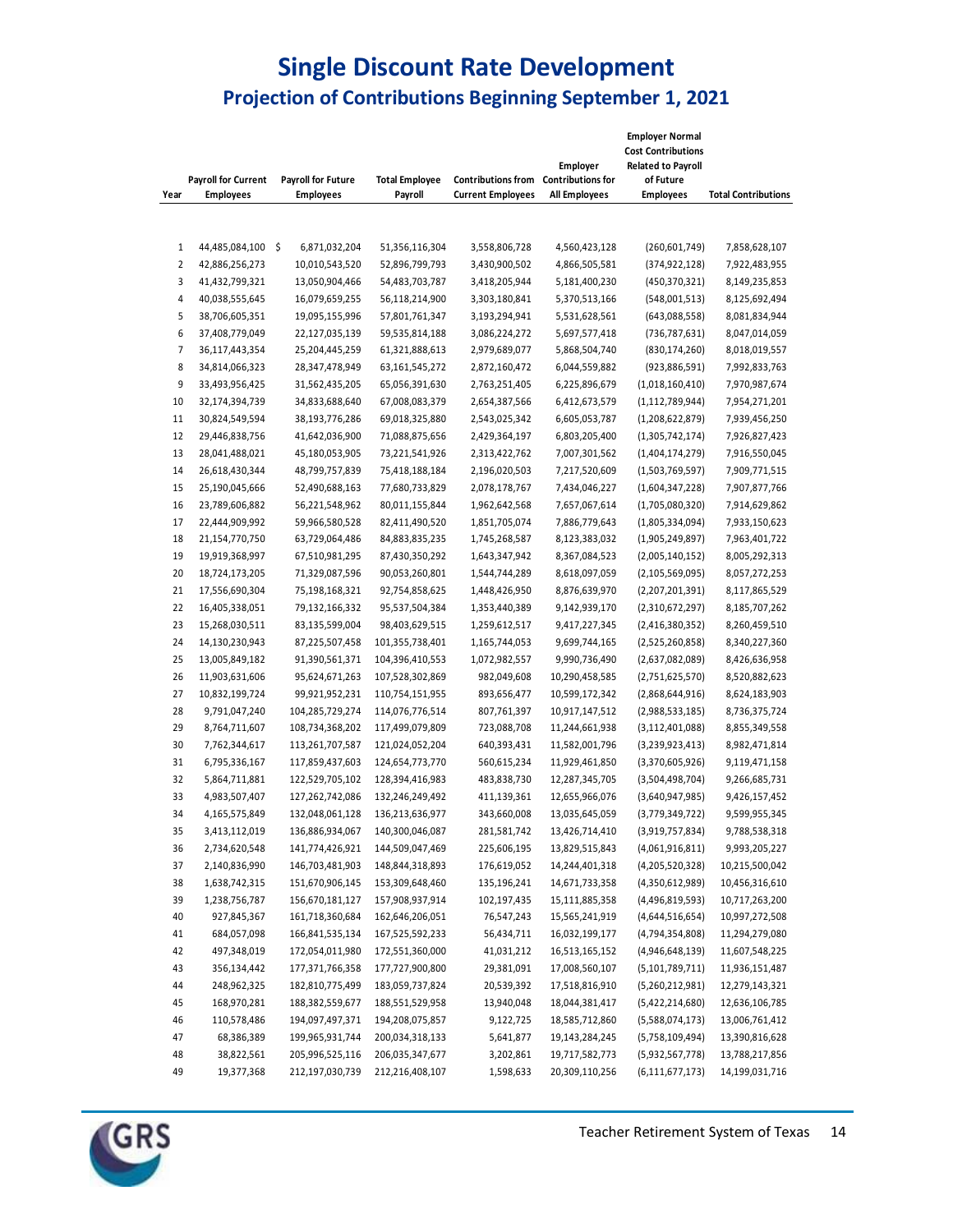#### **Single Discount Rate Development Projection of Contributions Beginning September 1, 2021(continued)**

| <b>Payroll for Current</b> |                  | <b>Payroll for Future</b> | <b>Total Employee</b> | <b>Contributions from</b> | Employer<br><b>Contributions for</b> | <b>Employer Normal</b><br><b>Cost Contributions</b><br><b>Related to Payroll</b><br>of Future |                     |                            |
|----------------------------|------------------|---------------------------|-----------------------|---------------------------|--------------------------------------|-----------------------------------------------------------------------------------------------|---------------------|----------------------------|
| Year                       | <b>Employees</b> |                           | <b>Employees</b>      | Payroll                   | <b>Current Employees</b>             | All Employees                                                                                 | <b>Employees</b>    | <b>Total Contributions</b> |
|                            |                  |                           |                       |                           |                                      |                                                                                               |                     |                            |
|                            | 50               | 7,996,344                 | 218,574,904,006       | 218,582,900,350           | 659,698                              | 20,918,383,564                                                                                | (6, 295, 665, 036)  | 14,623,378,226             |
|                            | 51               | 3,107,805                 | 225,137,279,556       | 225,140,387,361           | 256,394                              | 21,545,935,070                                                                                | (6,484,724,827)     | 15,061,466,637             |
|                            | 52               | 1,352,214                 | 231,893,246,767       | 231,894,598,982           | 111,558                              | 22,192,313,123                                                                                | (6,679,116,634)     | 15,513,308,047             |
|                            | 53               | 510,714                   | 238,850,926,237       | 238,851,436,951           | 42,134                               | 22,858,082,516                                                                                | (6,879,072,105)     | 15,979,052,545             |
|                            | 54               | 123,895                   | 246,016,856,165       | 246,016,980,060           | 10,221                               | 23,543,824,992                                                                                | (7,084,783,803)     | 16,459,051,410             |
|                            | 55               | 15,088                    | 253,397,474,374       | 253,397,489,462           | 1,245                                | 24,250,139,741                                                                                | (7, 296, 446, 328)  | 16,953,694,658             |
|                            | 56               | 648                       | 260,999,413,497       | 260,999,414,145           | 53                                   | 24,977,643,934                                                                                | (7,514,272,159)     | 17,463,371,828             |
|                            | 57               | ÷,                        | 268,829,396,570       | 268,829,396,570           | ÷,                                   | 25,726,973,252                                                                                | (7,738,484,666)     | 17,988,488,586             |
|                            | 58               | $\overline{\phantom{a}}$  | 276,894,278,467       | 276,894,278,467           | $\overline{a}$                       | 26,498,782,449                                                                                | (7,969,316,803)     | 18,529,465,646             |
|                            | 59               | $\overline{\phantom{a}}$  | 285,201,106,821       | 285,201,106,821           | $\overline{a}$                       | 27,293,745,923                                                                                | (8,207,012,456)     | 19,086,733,467             |
|                            | 60               | $\frac{1}{2}$             | 293,757,140,025       | 293,757,140,025           | ÷,                                   | 28,112,558,300                                                                                | (8,451,824,024)     | 19,660,734,276             |
|                            | 61               | $\frac{1}{2}$             | 302,569,854,226       | 302,569,854,226           | $\overline{a}$                       | 28,955,935,049                                                                                | (8,704,009,567)     | 20,251,925,482             |
|                            | 62               | $\overline{\phantom{a}}$  | 311,646,949,853       | 311,646,949,853           | ÷,                                   | 29,824,613,101                                                                                | (8,963,830,475)     | 20,860,782,626             |
|                            | 63               | $\frac{1}{2}$             | 320,996,358,349       | 320,996,358,349           | L                                    | 30,719,351,494                                                                                | (9,231,549,459)     | 21,487,802,035             |
|                            | 64               | l,                        | 330,626,249,099       | 330,626,249,099           | L,                                   | 31,640,932,039                                                                                | (9,507,430,269)     | 22,133,501,770             |
|                            | 65               | $\overline{\phantom{a}}$  | 340,545,036,572       | 340,545,036,572           | $\overline{a}$                       | 32,590,160,000                                                                                | (9,791,740,245)     | 22,798,419,755             |
|                            | 66               | $\frac{1}{2}$             | 350,761,387,669       | 350,761,387,669           | L,                                   | 33,567,864,800                                                                                | (10,084,750,757)    | 23,483,114,043             |
|                            | 67               | $\overline{a}$            | 361,284,229,299       | 361,284,229,299           | $\overline{\phantom{a}}$             | 34,574,900,744                                                                                | (10, 386, 735, 725) | 24,188,165,019             |
|                            | 68               | $\overline{\phantom{a}}$  | 372,122,756,178       | 372,122,756,178           | ÷,                                   | 35,612,147,766                                                                                | (10,697,969,408)    | 24,914,178,358             |
|                            | 69               | $\overline{\phantom{a}}$  | 383,286,438,864       | 383,286,438,864           | ÷,                                   | 36,680,512,199                                                                                | (11,018,726,268)    | 25,661,785,931             |
|                            | 70               | ÷,                        | 394,785,032,030       | 394,785,032,030           | L,                                   | 37,780,927,565                                                                                | (11,349,282,816)    | 26,431,644,749             |
|                            | 71               | $\overline{\phantom{a}}$  | 406,628,582,990       | 406,628,582,990           | $\overline{a}$                       | 38,914,355,392                                                                                | (11,689,917,877)    | 27,224,437,515             |
|                            | 72               | $\overline{\phantom{a}}$  | 418,827,440,480       | 418,827,440,480           | $\overline{a}$                       | 40,081,786,054                                                                                | (12,040,914,207)    | 28,040,871,847             |
|                            | 73               | l,                        | 431,392,263,695       | 431,392,263,695           | L,                                   | 41,284,239,636                                                                                | (12,402,561,378)    | 28,881,678,258             |
|                            | 74               | L,                        | 444,334,031,605       | 444,334,031,605           | Ĭ.                                   | 42,522,766,825                                                                                | (12,775,156,510)    | 29,747,610,315             |
|                            | 75               | $\overline{\phantom{a}}$  | 457,664,052,554       | 457,664,052,554           | ÷,                                   | 43,798,449,829                                                                                | (13, 159, 004, 746) | 30,639,445,083             |
|                            | 76               | l,                        | 471,393,974,130       | 471,393,974,130           | L,                                   | 45,112,403,324                                                                                | (13,554,420,473)    | 31,557,982,851             |
|                            | 77               | $\overline{\phantom{a}}$  | 485,535,793,354       | 485,535,793,354           | ÷,                                   | 46,465,775,424                                                                                | (13,961,727,523)    | 32,504,047,901             |
|                            | 78               | $\overline{\phantom{a}}$  | 500,101,867,155       | 500,101,867,155           | $\overline{\phantom{a}}$             | 47,859,748,687                                                                                | (14, 381, 259, 817) | 33,478,488,870             |
|                            | 79               | $\overline{\phantom{a}}$  | 515,104,923,169       | 515,104,923,169           | $\overline{a}$                       | 49,295,541,147                                                                                | (14, 813, 363, 246) | 34,482,177,901             |
|                            | 80               | L,                        | 530,558,070,864       | 530,558,070,864           | ÷,                                   | 50,774,407,382                                                                                | (15, 258, 396, 035) | 35,516,011,347             |
|                            | 81               | $\overline{\phantom{a}}$  | 546,474,812,990       | 546,474,812,990           | ÷,                                   | 52,297,639,603                                                                                | (15,716,729,793)    | 36,580,909,810             |
|                            | 82               | L,                        | 562,869,057,380       | 562,869,057,380           | ÷,                                   | 53,866,568,791                                                                                | (16, 188, 750, 833) | 37,677,817,958             |
|                            | 83               | L,                        | 579,755,129,101       | 579,755,129,101           | L,                                   | 55,482,565,855                                                                                | (16,674,860,573)    | 38,807,705,282             |
|                            | 84               |                           | 597,147,782,974       | 597,147,782,974           |                                      | 57,147,042,831                                                                                | (17, 175, 475, 774) | 39,971,567,057             |
|                            | 85               |                           | 615,062,216,464       | 615,062,216,464           | $\overline{\phantom{m}}$             | 58,861,454,116                                                                                | (17,691,028,843)    | 41,170,425,273             |
|                            | 86               |                           | 633,514,082,958       | 633,514,082,958           | $\overline{\phantom{a}}$             | 60,627,297,739                                                                                | (18, 221, 967, 716) | 42,405,330,023             |
|                            | 87               | $\overline{\phantom{a}}$  | 652,519,505,446       | 652,519,505,446           | $\overline{\phantom{a}}$             | 62,446,116,671                                                                                | (18, 768, 755, 755) | 43,677,360,916             |
|                            | 88               | $\overline{\phantom{a}}$  | 672,095,090,610       | 672,095,090,610           | $\overline{\phantom{a}}$             | 64,319,500,171                                                                                | (19,331,871,922)    | 44,987,628,249             |
|                            | 89               | $\overline{\phantom{a}}$  | 692,257,943,328       | 692,257,943,328           | $\overline{\phantom{a}}$             | 66,249,085,176                                                                                | (19,911,810,821)    | 46,337,274,355             |
|                            | 90               | $\overline{\phantom{a}}$  | 713,025,681,628       | 713,025,681,628           | $\overline{\phantom{a}}$             | 68,236,557,732                                                                                | (20,509,083,036)    | 47,727,474,696             |
|                            | 91               | ٠                         | 734,416,452,077       | 734,416,452,077           | ٠                                    | 70,283,654,464                                                                                | (21, 124, 215, 603) | 49,159,438,861             |
|                            | 92               | $\overline{\phantom{a}}$  | 756,448,945,639       | 756,448,945,639           | $\overline{\phantom{a}}$             | 72,392,164,098                                                                                | (21,757,752,225)    | 50,634,411,873             |
|                            | 93               | $\overline{\phantom{a}}$  | 779,142,414,008       | 779,142,414,008           | $\overline{\phantom{a}}$             | 74,563,929,021                                                                                | (22, 410, 253, 605) | 52,153,675,416             |
|                            | 94               | $\overline{\phantom{a}}$  | 802,516,686,428       | 802,516,686,428           | $\overline{\phantom{a}}$             | 76,800,846,891                                                                                | (23,082,297,803)    | 53,718,549,088             |
|                            | 95               | $\overline{\phantom{a}}$  | 826,592,187,021       | 826,592,187,021           | $\overline{\phantom{a}}$             | 79,104,872,298                                                                                | (23, 774, 480, 520) | 55,330,391,778             |
|                            | 96               | $\overline{\phantom{a}}$  | 851,389,952,632       | 851,389,952,632           | $\overline{\phantom{a}}$             | 81,478,018,467                                                                                | (24, 487, 415, 337) | 56,990,603,130             |
|                            | 97               | $\overline{\phantom{a}}$  | 876,931,651,211       | 876,931,651,211           | $\overline{\phantom{a}}$             | 83,922,359,021                                                                                | (25, 221, 734, 009) | 58,700,625,012             |
|                            | 98               | $\overline{\phantom{a}}$  | 903,239,600,747       | 903,239,600,747           | $\overline{\phantom{a}}$             | 86,440,029,792                                                                                | (25,978,086,764)    | 60,461,943,028             |
|                            | 99               |                           | 930,336,788,770       | 930,336,788,770           |                                      | 89,033,230,685                                                                                | (26, 757, 429, 367) | 62,275,801,318             |

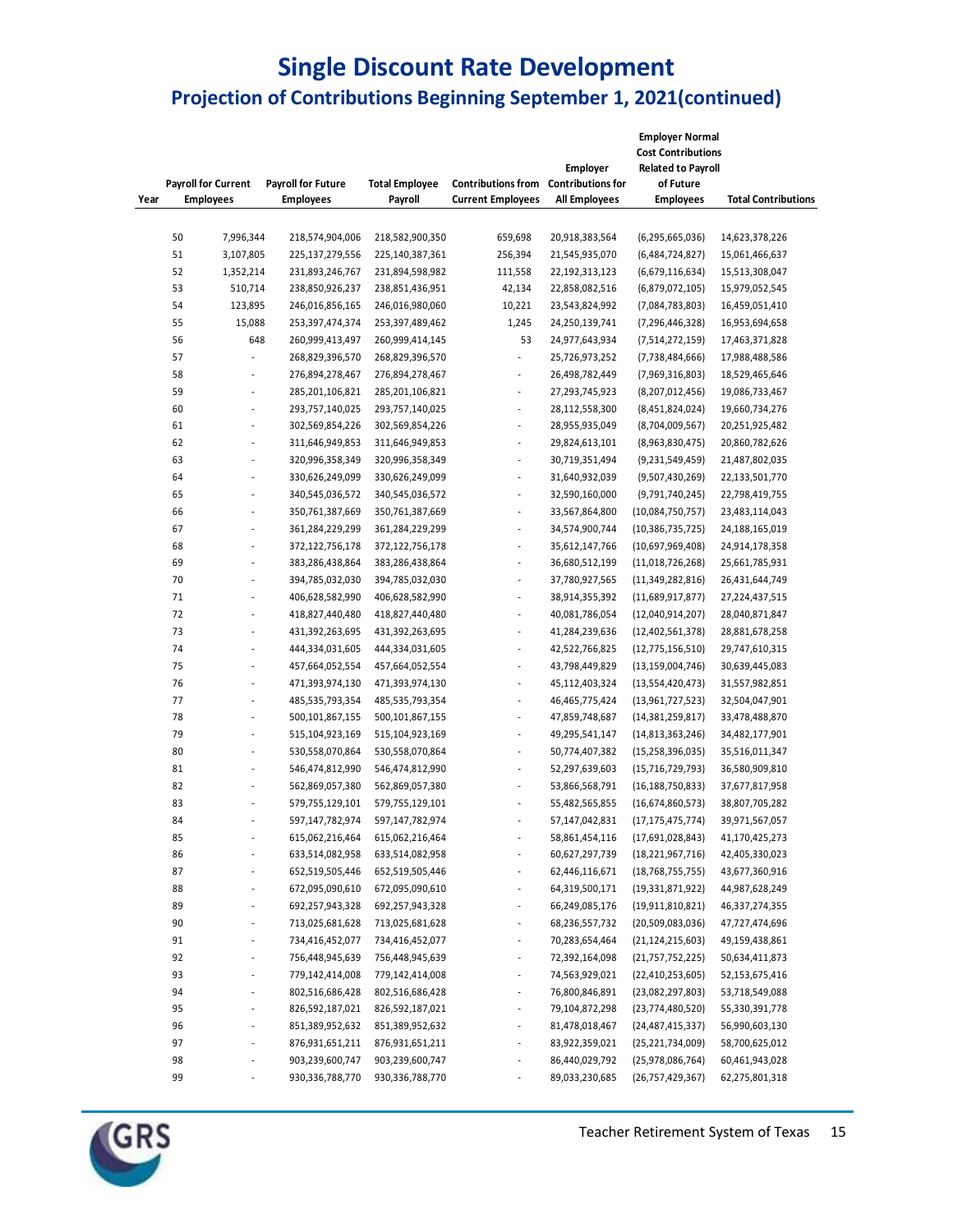## **Single Discount Rate Development**

### **PROJECTION OF PLAN FIDUCIARY NET POSITION BEGINNING SEPTEMBER 1, 2021**

|      |                            |                        |                          | Projected       |                             |                              |
|------|----------------------------|------------------------|--------------------------|-----------------|-----------------------------|------------------------------|
|      | <b>Projected Beginning</b> | <b>Projected Total</b> | <b>Projected Benefit</b> | Administrative  | <b>Projected Investment</b> | <b>Projected Ending Plan</b> |
| Year | <b>Plan Net Position</b>   | Contributions          | Payments                 | <b>Expenses</b> | Earnings at 7.25%           | <b>Net Position</b>          |
|      | (a)                        | (b)                    | (c)                      | (d)             | (e)                         | $(f)=(a)+(b)-(c)-(d)+(e)$    |
| 1    | 201,807,002,496            | 7,858,628,107          | 12,348,208,650           | 48,933,593      | 14,469,365,056              | 211,737,853,417              |
| 2    | 211,737,853,417            | 7,922,483,955          | 12,927,635,941           | 47,174,882      | 15,171,051,917              | 221,856,578,466              |
| 3    | 221,856,578,466            | 8,149,235,853          | 13,514,933,834           | 45,576,079      | 15,891,875,307              | 232,337,179,713              |
| 4    | 232,337,179,713            | 8,125,692,494          | 14,131,941,676           | 44,042,411      | 16,628,959,803              | 242,915,847,922              |
| 5    | 242,915,847,922            | 8,081,834,944          | 14,781,081,259           | 42,577,266      | 17,371,283,811              | 253,545,308,154              |
| 6    | 253,545,308,154            | 8,047,014,059          | 15,452,171,762           | 41,149,657      | 18,116,828,954              | 264,215,829,747              |
| 7    | 264,215,829,747            | 8,018,019,557          | 16,150,750,102           | 39,729,188      | 18,864,579,302              | 274,907,949,316              |
| 8    | 274,907,949,316            | 7,992,833,763          | 16,869,566,876           | 38,295,473      | 19,613,310,817              | 285,606,231,547              |
| 9    | 285,606,231,547            | 7,970,987,674          | 17,610,753,580           | 36,843,352      | 20,361,812,005              | 296,291,434,294              |
| 10   | 296,291,434,294            | 7,954,271,201          | 18,351,193,419           | 35,391,834      | 21,109,574,205              | 306,968,694,447              |
| 11   | 306,968,694,447            | 7,939,456,250          | 19,101,330,564           | 33,907,005      | 21,856,484,100              | 317,629,397,227              |
| 12   | 317,629,397,227            | 7,926,827,423          | 19,850,777,078           | 32,391,523      | 22,602,297,135              | 328,275,353,185              |
| 13   | 328,275,353,185            | 7,916,550,045          | 20,599,874,700           | 30,845,637      | 23,347,138,283              | 338,908,321,176              |
| 14   | 338,908,321,176            | 7,909,771,515          | 21,340,684,503           | 29,280,273      | 24,091,458,288              | 349,539,586,203              |
| 15   | 349,539,586,203            | 7,907,877,766          | 22,067,799,662           | 27,709,050      | 24,836,316,757              | 360,188,272,014              |
| 16   | 360,188,272,014            | 7,914,629,862          | 22,756,279,531           | 26,168,568      | 25,584,121,092              | 370,904,574,869              |
| 17   | 370,904,574,869            | 7,933,150,623          | 23,390,090,706           | 24,689,401      | 26,339,191,696              | 381,762,137,080              |
| 18   | 381,762,137,080            | 7,963,401,722          | 23,973,975,332           | 23,270,248      | 27,106,697,422              | 392,834,990,644              |
| 19   | 392,834,990,644            | 8,005,292,313          | 24,503,590,123           | 21,911,306      | 27,892,157,038              | 404,206,938,566              |
| 20   | 404,206,938,566            | 8,057,272,253          | 24,988,033,009           | 20,596,591      | 28,701,267,590              | 415,956,848,810              |
| 21   | 415,956,848,810            | 8,117,865,529          | 25,441,969,876           | 19,312,359      | 29,539,172,592              | 428,152,604,696              |
| 22   | 428,152,604,696            | 8,185,707,262          | 25,873,698,580           | 18,045,872      | 30,410,449,890              | 440,857,017,396              |
| 23   | 440,857,017,396            | 8,260,459,510          | 26,286,554,375           | 16,794,834      | 31,319,522,553              | 454,133,650,250              |
| 24   | 454,133,650,250            | 8,340,227,360          | 26,700,607,879           | 15,543,254      | 32,270,217,173              | 468,027,943,650              |
| 25   | 468,027,943,650            | 8,426,636,958          | 27,097,829,798           | 14,306,434      | 33,266,527,678              | 482,608,972,055              |
| 26   | 482,608,972,055            | 8,520,882,623          | 27,464,203,523           | 13,093,995      | 34,314,003,372              | 497,966,560,532              |
| 27   | 497,966,560,532            | 8,624,183,903          | 27,789,124,601           | 11,915,420      | 35,419,577,355              | 514,209,281,770              |
| 28   | 514,209,281,770            | 8,736,375,724          | 28,084,660,810           | 10,770,152      | 36,590,685,485              | 531,440,912,018              |
| 29   | 531,440,912,018            | 8,855,349,558          | 28,378,055,053           | 9,641,183       | 37,833,806,772              | 549,742,372,112              |
| 30   | 549,742,372,112            | 8,982,471,814          | 28,442,464,273           | 8,538,579       | 39,162,935,471              | 569,436,776,545              |
| 31   | 569,436,776,545            | 9,119,471,158          | 28,667,697,810           | 7,474,870       | 40,587,675,150              | 590,468,750,173              |
| 32   | 590,468,750,173            | 9,266,685,731          | 28,845,808,660           | 6,451,183       | 42,111,429,303              | 612,994,605,365              |
| 33   | 612,994,605,365            | 9,426,157,452          | 28,953,766,867           | 5,481,858       | 43,746,423,020              | 637,207,937,112              |
| 34   | 637,207,937,112            | 9,599,955,345          | 28,971,966,469           | 4,582,133       | 45,507,463,368              | 663,338,807,223              |
| 35   | 663,338,807,223            | 9,788,538,318          | 28,897,847,413           | 3,754,423       | 47,411,337,262              | 691,637,080,966              |
| 36   | 691,637,080,966            | 9,993,205,227          | 28,719,523,912           | 3,008,083       | 49,476,629,184              | 722,384,383,383              |
| 37   | 722,384,383,383            | 10,215,500,042         | 28,422,325,387           | 2,354,921       | 51,724,334,022              | 755,899,537,139              |
| 38   | 755,899,537,139            | 10,456,316,610         | 27,996,238,539           | 1,802,617       | 54,177,954,611              | 792,535,767,205              |
| 39   | 792,535,767,205            | 10,717,263,200         | 27,427,842,172           | 1,362,632       | 56,863,634,640              | 832,687,460,240              |
| 40   | 832,687,460,240            | 10,997,272,508         | 26,743,129,750           | 1,020,630       | 59,809,003,862              | 876,749,586,230              |
| 41   | 876,749,586,230            | 11,294,279,080         | 25,975,842,401           | 752,463         | 63,041,423,183              | 925,108,693,630              |
| 42   | 925,108,693,630            | 11,607,548,225         | 25,138,071,428           | 547,083         | 66,588,460,952              | 978,166,084,295              |
| 43   | 978,166,084,295            | 11,936,151,487         | 24,242,239,651           | 391,748         | 70,478,736,490              | 1,036,338,340,874            |
| 44   | 1,036,338,340,874          | 12,279,143,321         | 23,301,654,641           | 273,859         | 74,741,944,854              | 1,100,057,500,550            |
| 45   | 1,100,057,500,550          | 12,636,106,785         | 22,325,061,748           | 185,867         | 79,409,082,686              | 1,169,777,442,406            |
| 46   | 1,169,777,442,406          | 13,006,761,412         | 21,319,893,378           | 121,636         | 84,512,781,739              | 1,245,976,970,543            |
| 47   | 1,245,976,970,543          | 13,390,816,628         | 20,293,737,677           | 75,225          | 90,087,474,914              | 1,329,161,449,183            |
| 48   | 1,329,161,449,183          | 13,788,217,856         | 19,252,714,198           | 42,705          | 96,169,581,361              | 1,419,866,491,498            |
| 49   | 1,419,866,491,498          | 14,199,031,716         | 18,202,312,939           | 21,315          | 102,797,739,976             | 1,518,660,928,936            |
| 50   | 1,518,660,928,936          | 14,623,378,226         | 17,147,917,942           | 8,796           | 110,013,003,637             | 1,626,149,384,061            |
|      |                            |                        |                          |                 |                             |                              |

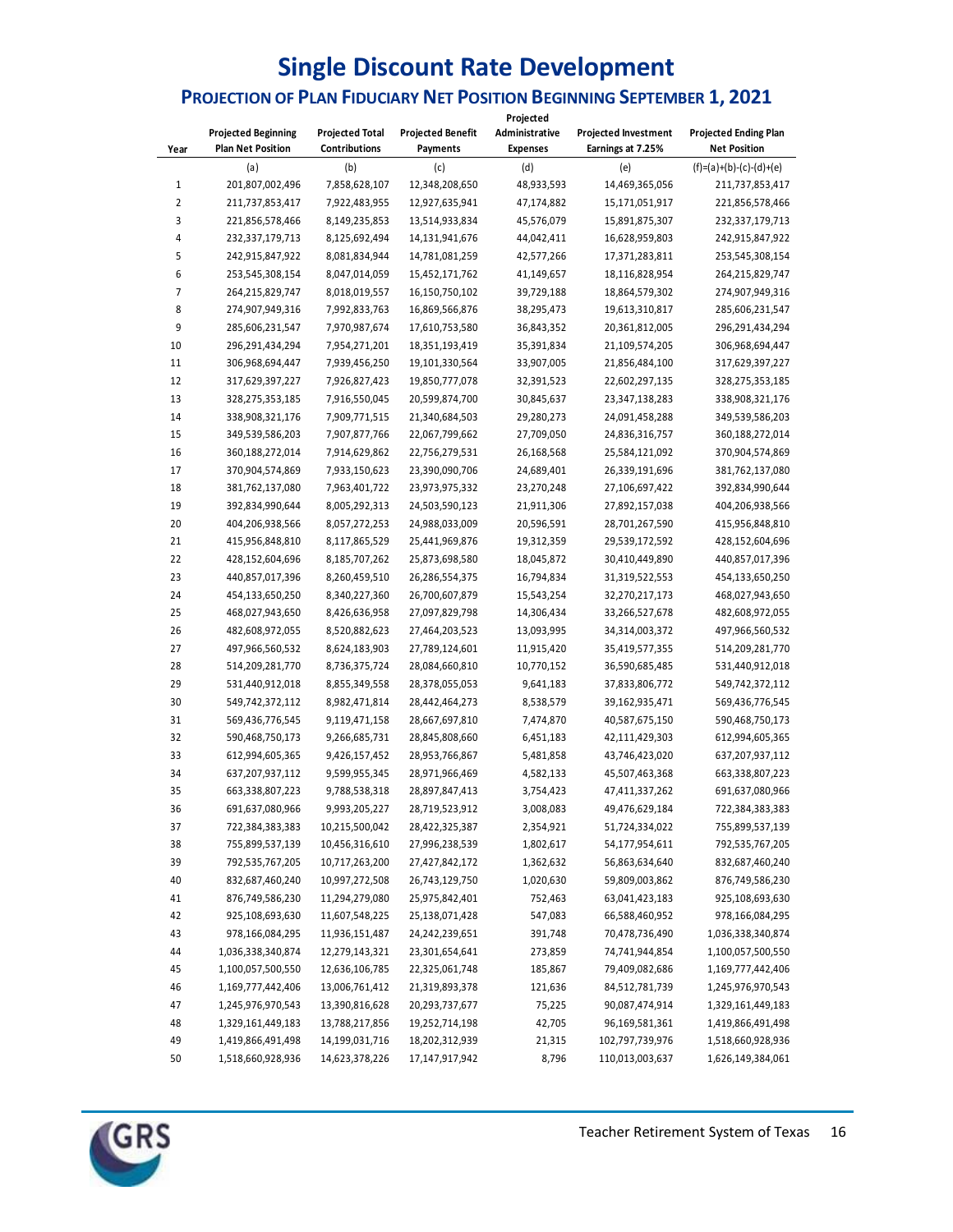### **Single Discount Rate Development**

## **Projection of Plan Fiduciary Net Position Beginning September 1, 2021 (continued)**

|      |                                                        |                                         |                          | Projected                         |                                                  |                                                     |
|------|--------------------------------------------------------|-----------------------------------------|--------------------------|-----------------------------------|--------------------------------------------------|-----------------------------------------------------|
|      | <b>Projected Beginning</b><br><b>Plan Net Position</b> | <b>Projected Total</b><br>Contributions | <b>Projected Benefit</b> | Administrative<br><b>Expenses</b> | <b>Projected Investment</b><br>Earnings at 7.25% | <b>Projected Ending Plan</b><br><b>Net Position</b> |
| Year |                                                        |                                         | Payments                 |                                   |                                                  |                                                     |
|      | (a)                                                    | (b)                                     | (c)                      | (d)                               | (e)                                              | $(f)=(a)+(b)-(c)-(d)+(e)$                           |
| 51   | 1,626,149,384,061                                      | 15,061,466,637                          | 16,094,620,987           | 3,419                             | 117,859,033,646                                  | 1,742,975,259,939                                   |
| 52   | 1,742,975,259,939                                      | 15,513,308,047                          | 15,049,499,218           | 1,487                             | 126,382,225,196                                  | 1,869,821,292,475                                   |
| 53   | 1,869,821,292,475                                      | 15,979,052,545                          | 14,018,255,668           | 562                               | 135,631,878,953                                  | 2,007,413,967,743                                   |
| 54   | 2,007,413,967,743                                      | 16,459,051,410                          | 13,004,415,005           | 136                               | 145,660,552,154                                  | 2,156,529,156,166                                   |
| 55   | 2,156,529,156,166                                      | 16,953,694,658                          | 12,011,084,218           | 17                                | 156,524,398,643                                  | 2,317,996,165,232                                   |
| 56   | 2,317,996,165,232                                      | 17,463,371,828                          | 11,041,478,565           | $\mathbf 1$                       | 168,283,442,581                                  | 2,492,701,501,076                                   |
| 57   | 2,492,701,501,076                                      | 17,988,488,586                          | 10,098,791,917           |                                   | 181,001,856,362                                  | 2,681,593,054,107                                   |
| 58   | 2,681,593,054,107                                      | 18,529,465,646                          | 9,186,164,716            |                                   | 194,748,265,176                                  | 2,885,684,620,213                                   |
| 59   | 2,885,684,620,213                                      | 19,086,733,467                          | 8,306,752,107            |                                   | 209,596,072,182                                  | 3,106,060,673,755                                   |
| 60   | 3,106,060,673,755                                      | 19,660,734,276                          | 7,463,695,750            |                                   | 225,623,805,630                                  | 3,343,881,517,911                                   |
| 61   | 3,343,881,517,911                                      | 20,251,925,482                          | 6,660,050,300            |                                   | 242,915,494,997                                  | 3,600,388,888,090                                   |
| 62   | 3,600,388,888,090                                      | 20,860,782,626                          | 5,898,762,502            |                                   | 261,561,078,087                                  | 3,876,911,986,302                                   |
| 63   | 3,876,911,986,302                                      | 21,487,802,035                          | 5,182,505,742            |                                   | 281,656,844,508                                  | 4,174,874,127,103                                   |
| 64   | 4,174,874,127,103                                      | 22,133,501,770                          | 4,513,539,281            |                                   | 303,305,922,550                                  | 4,495,800,012,142                                   |
| 65   | 4,495,800,012,142                                      | 22,798,419,755                          | 3,893,605,201            |                                   | 326,618,810,197                                  | 4,841,323,636,893                                   |
| 66   | 4,841,323,636,893                                      | 23,483,114,043                          | 3,323,906,903            |                                   | 351,713,949,135                                  | 5,213,196,793,168                                   |
| 67   | 5,213,196,793,168                                      | 24,188,165,019                          | 2,805,138,046            |                                   | 378,718,340,237                                  | 5,613,298,160,378                                   |
| 68   | 5,613,298,160,378                                      | 24,914,178,358                          | 2,337,441,782            |                                   | 407,768,204,233                                  | 6,043,643,101,187                                   |
| 69   | 6,043,643,101,187                                      | 25,661,785,931                          | 1,920,480,939            |                                   | 439,009,689,430                                  | 6,506,394,095,609                                   |
| 70   | 6,506,394,095,609                                      | 26,431,644,749                          | 1,553,507,519            |                                   | 472,599,625,668                                  | 7,003,871,858,507                                   |
| 71   | 7,003,871,858,507                                      | 27,224,437,515                          | 1,235,268,028            |                                   | 508,706,333,735                                  | 7,538,567,361,729                                   |
| 72   | 7,538,567,361,729                                      | 28,040,871,847                          | 963,956,832              |                                   | 547,510,498,601                                  | 8,113,154,775,346                                   |
| 73   | 8,113,154,775,346                                      | 28,881,678,258                          | 737,151,999              |                                   | 589,206,109,873                                  | 8,730,505,411,478                                   |
| 74   | 8,730,505,411,478                                      | 29,747,610,315                          | 551,694,194              |                                   | 634,001,477,040                                  | 9,393,702,804,639                                   |
| 75   | 9,393,702,804,639                                      | 30,639,445,083                          | 403,723,876              |                                   | 682,120,321,492                                  | 10,106,058,847,338                                  |
| 76   | 10,106,058,847,338                                     | 31,557,982,851                          | 288,839,411              |                                   | 733,802,940,704                                  | 10,871,130,931,482                                  |
| 77   | 10,871,130,931,482                                     | 32,504,047,901                          | 202,218,877              |                                   | 789,307,446,686                                  | 11,692,740,207,191                                  |
| 78   | 11,692,740,207,191                                     | 33,478,488,870                          | 138,823,980              | ÷,                                | 848,911,082,487                                  | 12,574,990,954,568                                  |
| 79   | 12,574,990,954,568                                     | 34,482,177,901                          | 93,686,956               | ÷,                                | 912,911,616,407                                  | 13,522,291,061,919                                  |
| 80   | 13,522,291,061,919                                     | 35,516,011,347                          | 62,250,005               |                                   | 981,628,814,604                                  | 14,539,373,637,865                                  |
| 81   | 14,539,373,637,865                                     | 36,580,909,810                          | 40,735,881               |                                   | 1,055,405,994,769                                | 15,631,319,806,563                                  |
| 82   | 15,631,319,806,563                                     | 37,677,817,958                          | 26,248,682               |                                   | 1,134,611,675,188                                | 16,803,583,051,026                                  |
| 83   | 16,803,583,051,026                                     | 38,807,705,282                          | 16,649,743               |                                   | 1,219,641,344,079                                | 18,062,015,450,645                                  |
| 84   | 18,062,015,450,645                                     | 39,971,567,057                          | 10,391,456               |                                   | 1,310,919,367,766                                | 19,412,895,994,011                                  |
| 85   | 19,412,895,994,011                                     | 41,170,425,273                          | 6,377,642                |                                   | 1,408,901,048,360                                | 20,862,961,090,003                                  |
| 86   | 20,862,961,090,003                                     | 42,405,330,023                          | 3,846,931                |                                   | 1,514,074,840,022                                | 22,419,437,413,117                                  |
| 87   | 22,419,437,413,117                                     | 43,677,360,916                          | 2,279,123                |                                   | 1,626,964,733,632                                | 24,090,077,228,542                                  |
| 88   | 24,090,077,228,542                                     | 44,987,628,249                          |                          |                                   | 1,748,132,820,371                                |                                                     |
| 89   |                                                        |                                         | 1,325,756<br>756,783     |                                   | 1,878,182,045,713                                | 25,883,196,351,406                                  |
|      | 25,883,196,351,406                                     | 46,337,274,355                          |                          |                                   |                                                  | 27,807,714,914,691                                  |
| 90   | 27,807,714,914,691                                     | 47,727,474,696                          | 423,533                  |                                   | 2,017,759,166,460                                | 29,873,201,132,314                                  |
| 91   | 29,873,201,132,314                                     | 49,159,438,861                          | 232,278                  |                                   | 2,167,557,924,540                                | 32,089,918,263,438                                  |
| 92   | 32,089,918,263,438                                     | 50,634,411,873                          | 124,835                  |                                   | 2,328,322,452,656                                | 34,468,875,003,132                                  |
| 93   | 34,468,875,003,132                                     | 52,153,675,416                          | 65,576                   |                                   | 2,500,850,928,119                                | 37,021,879,541,091                                  |
| 94   | 37,021,879,541,091                                     | 53,718,549,088                          | 33,452                   |                                   | 2,685,999,492,428                                | 39,761,597,549,156                                  |
| 95   | 39,761,597,549,156                                     | 55,330,391,778                          | 16,420                   |                                   | 2,884,686,455,620                                | 42,701,614,380,133                                  |
| 96   | 42,701,614,380,133                                     | 56,990,603,130                          | 7,716                    |                                   | 3,097,896,805,863                                | 45,856,501,781,411                                  |
| 97   | 45,856,501,781,411                                     | 58,700,625,012                          | 3,606                    |                                   | 3,326,687,046,329                                | 49,241,889,449,146                                  |
| 98   | 49,241,889,449,146                                     | 60,461,943,028                          | 1,724                    |                                   | 3,572,190,382,985                                | 52,874,541,773,434                                  |
| 99   | 52,874,541,773,434                                     | 62,275,801,318                          | 895                      |                                   | 3,835,622,278,465                                | 56,772,439,852,322                                  |



Teacher Retirement System of Texas 17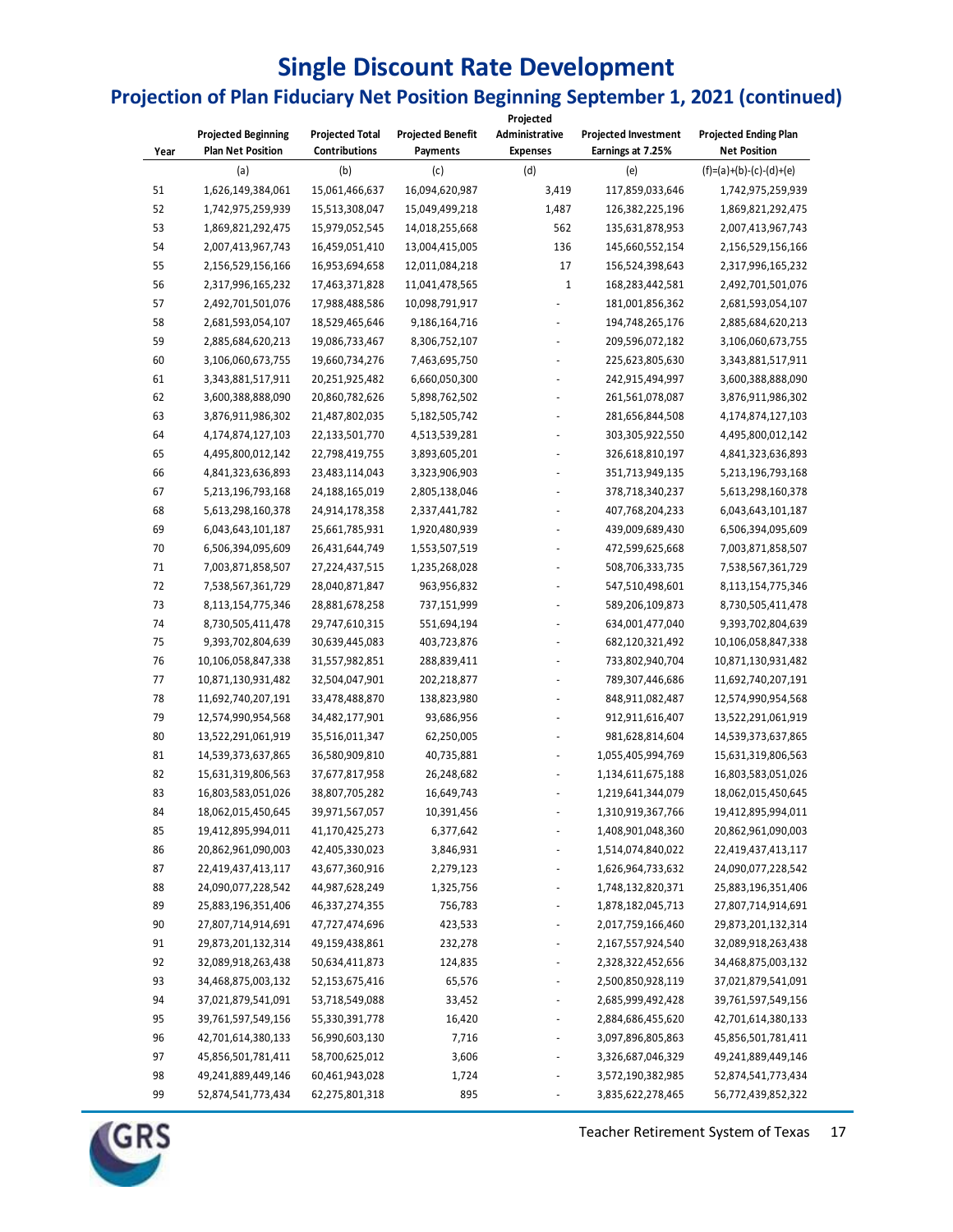#### **Single Discount Rate Development Present Values of Projected Benefits Beginning September 1, 2021**

| Year           | <b>Projected Beginning</b><br><b>Plan Net Position</b> | Projected Benefit<br>Payments | <b>Funded Portion of</b><br><b>Benefit Payments</b> | <b>Unfunded Portion</b><br>of Benefit<br>Payments | Present Value of<br><b>Funded Benefit</b><br><b>Payments using</b><br><b>Expected Return</b><br>Rate (v) | <b>Present Value of</b><br>Unfunded Benefit<br><b>Payments using</b><br><b>Municipal Bond</b><br>Rate (vf) | Present Value of<br><b>Benefit</b><br><b>Payments using</b><br><b>Single Discount</b><br>Rate (sdr) |
|----------------|--------------------------------------------------------|-------------------------------|-----------------------------------------------------|---------------------------------------------------|----------------------------------------------------------------------------------------------------------|------------------------------------------------------------------------------------------------------------|-----------------------------------------------------------------------------------------------------|
| (a)            | (b)                                                    | (c)                           | (d)                                                 | (e)                                               | $(f)=(d)*v^((a)-.5)$                                                                                     | $(g)=(e)*vf$ ^((a)-.5)                                                                                     | $(h)=(c)/(1+s dr)^{(a-.5)}$                                                                         |
| $\mathbf 1$    | \$201,807,002,496                                      | \$12,348,208,650              | $$12,348,208,650$ \$                                | $\overline{a}$                                    | \$11,117,522,266                                                                                         | \$                                                                                                         | \$<br>11,117,522,266                                                                                |
| $\overline{2}$ | 211,737,853,417                                        | 12,927,635,941                | 12,927,635,941                                      | ÷,                                                | 10,852,401,711                                                                                           |                                                                                                            | 10,852,401,711                                                                                      |
| 3              | 221,856,578,466                                        | 13,514,933,834                | 13,514,933,834                                      | $\overline{a}$                                    | 10,578,482,473                                                                                           |                                                                                                            | 10,578,482,473                                                                                      |
| 4              | 232,337,179,713                                        | 14,131,941,676                | 14,131,941,676                                      | L,                                                | 10,313,687,837                                                                                           |                                                                                                            | 10,313,687,837                                                                                      |
| 5              | 242,915,847,922                                        | 14,781,081,259                | 14,781,081,259                                      | L,                                                | 10,058,218,130                                                                                           |                                                                                                            | 10,058,218,130                                                                                      |
| 6              | 253,545,308,154                                        | 15,452,171,762                | 15,452,171,762                                      | $\overline{a}$                                    | 9,804,085,080                                                                                            |                                                                                                            | 9,804,085,080                                                                                       |
| 7              | 264,215,829,747                                        | 16,150,750,102                | 16,150,750,102                                      |                                                   | 9,554,609,478                                                                                            |                                                                                                            | 9,554,609,478                                                                                       |
| 8              | 274,907,949,316                                        | 16,869,566,876                | 16,869,566,876                                      |                                                   | 9,305,224,918                                                                                            |                                                                                                            | 9,305,224,918                                                                                       |
| 9              | 285,606,231,547                                        | 17,610,753,580                | 17,610,753,580                                      |                                                   | 9,057,400,714                                                                                            |                                                                                                            | 9,057,400,714                                                                                       |
| 10             | 296,291,434,294                                        | 18,351,193,419                | 18,351,193,419                                      | ä,                                                | 8,800,202,255                                                                                            |                                                                                                            | 8,800,202,255                                                                                       |
| 11             | 306,968,694,447                                        | 19,101,330,564                | 19,101,330,564                                      |                                                   | 8,540,723,470                                                                                            |                                                                                                            | 8,540,723,470                                                                                       |
| 12             | 317,629,397,227                                        | 19,850,777,078                | 19,850,777,078                                      |                                                   | 8,275,824,106                                                                                            |                                                                                                            | 8,275,824,106                                                                                       |
| 13             | 328,275,353,185                                        | 20,599,874,700                | 20,599,874,700                                      | L,                                                | 8,007,575,040                                                                                            |                                                                                                            | 8,007,575,040                                                                                       |
| 14             | 338,908,321,176                                        | 21,340,684,503                | 21,340,684,503                                      | $\overline{a}$                                    | 7,734,771,403                                                                                            |                                                                                                            | 7,734,771,403                                                                                       |
| 15             | 349,539,586,203                                        | 22,067,799,662                | 22,067,799,662                                      |                                                   | 7,457,630,631                                                                                            |                                                                                                            | 7,457,630,631                                                                                       |
| 16             | 360,188,272,014                                        | 22,756,279,531                | 22,756,279,531                                      | L,                                                | 7,170,439,829                                                                                            |                                                                                                            | 7,170,439,829                                                                                       |
| 17             | 370,904,574,869                                        | 23,390,090,706                | 23,390,090,706                                      | $\overline{a}$                                    | 6,871,936,552                                                                                            |                                                                                                            | 6,871,936,552                                                                                       |
| 18             | 381,762,137,080                                        | 23,973,975,332                | 23,973,975,332                                      | $\overline{a}$                                    | 6,567,347,370                                                                                            |                                                                                                            | 6,567,347,370                                                                                       |
| 19             | 392,834,990,644                                        | 24,503,590,123                | 24,503,590,123                                      | ٠                                                 | 6,258,674,315                                                                                            |                                                                                                            | 6,258,674,315                                                                                       |
| 20             | 404,206,938,566                                        | 24,988,033,009                | 24,988,033,009                                      |                                                   | 5,950,965,101                                                                                            |                                                                                                            | 5,950,965,101                                                                                       |
| 21             | 415,956,848,810                                        | 25,441,969,876                | 25,441,969,876                                      |                                                   | 5,649,483,774                                                                                            |                                                                                                            | 5,649,483,774                                                                                       |
| 22             | 428,152,604,696                                        | 25,873,698,580                | 25,873,698,580                                      |                                                   | 5,356,970,381                                                                                            |                                                                                                            | 5,356,970,381                                                                                       |
| 23             | 440,857,017,396                                        | 26,286,554,375                | 26,286,554,375                                      |                                                   | 5,074,544,820                                                                                            |                                                                                                            | 5,074,544,820                                                                                       |
| 24             | 454,133,650,250                                        | 26,700,607,879                | 26,700,607,879                                      |                                                   | 4,806,038,858                                                                                            |                                                                                                            | 4,806,038,858                                                                                       |
| 25             | 468,027,943,650                                        | 27,097,829,798                | 27,097,829,798                                      |                                                   | 4,547,820,749                                                                                            |                                                                                                            | 4,547,820,749                                                                                       |
| 26             | 482,608,972,055                                        | 27,464,203,523                | 27,464,203,523                                      |                                                   | 4,297,724,143                                                                                            |                                                                                                            | 4,297,724,143                                                                                       |
| 27             | 497,966,560,532                                        | 27,789,124,601                | 27,789,124,601                                      |                                                   | 4,054,610,050                                                                                            |                                                                                                            | 4,054,610,050                                                                                       |
| 28             | 514,209,281,770                                        | 28,084,660,810                | 28,084,660,810                                      | ä,                                                | 3,820,727,891                                                                                            |                                                                                                            | 3,820,727,891                                                                                       |
| 29             | 531,440,912,018                                        | 28,378,055,053                | 28,378,055,053                                      | $\overline{a}$                                    | 3,599,666,378                                                                                            |                                                                                                            | 3,599,666,378                                                                                       |
| 30             | 549,742,372,112                                        | 28,442,464,273                | 28,442,464,273                                      | $\overline{a}$                                    | 3,363,950,101                                                                                            |                                                                                                            | 3,363,950,101                                                                                       |
| 31             | 569,436,776,545                                        | 28,667,697,810                | 28,667,697,810                                      | L,                                                | 3,161,388,294                                                                                            |                                                                                                            | 3,161,388,294                                                                                       |
| 32             | 590,468,750,173                                        | 28,845,808,660                | 28,845,808,660                                      |                                                   | 2,965,995,178                                                                                            |                                                                                                            | 2,965,995,178                                                                                       |
| 33             | 612,994,605,365                                        | 28,953,766,867                | 28,953,766,867                                      |                                                   | 2,775,846,806                                                                                            |                                                                                                            | 2,775,846,806                                                                                       |
| 34             | 637,207,937,112                                        | 28,971,966,469                | 28,971,966,469                                      |                                                   | 2,589,829,028                                                                                            |                                                                                                            | 2,589,829,028                                                                                       |
| 35             | 663,338,807,223                                        | 28,897,847,413                | 28,897,847,413                                      | L,                                                | 2,408,581,316                                                                                            |                                                                                                            | 2,408,581,316                                                                                       |
| 36             | 691,637,080,966                                        | 28,719,523,912                | 28,719,523,912                                      |                                                   | 2,231,905,256                                                                                            |                                                                                                            | 2,231,905,256                                                                                       |
| 37             | 722,384,383,383                                        | 28,422,325,387                | 28,422,325,387                                      |                                                   | 2,059,495,394                                                                                            |                                                                                                            | 2,059,495,394                                                                                       |
| 38             | 755,899,537,139                                        | 27,996,238,539                | 27,996,238,539                                      |                                                   | 1,891,488,052                                                                                            |                                                                                                            | 1,891,488,052                                                                                       |
| 39             | 792,535,767,205                                        | 27,427,842,172                | 27,427,842,172                                      |                                                   | 1,727,819,050                                                                                            |                                                                                                            | 1,727,819,050                                                                                       |
| 40             | 832,687,460,240                                        | 26,743,129,750                | 26,743,129,750                                      |                                                   | 1,570,802,366                                                                                            |                                                                                                            | 1,570,802,366                                                                                       |
| 41             | 876,749,586,230                                        | 25,975,842,401                | 25,975,842,401                                      | $\overline{\phantom{a}}$                          | 1,422,596,236                                                                                            |                                                                                                            | 1,422,596,236                                                                                       |
| 42             | 925,108,693,630                                        | 25,138,071,428                | 25,138,071,428                                      |                                                   | 1,283,650,131                                                                                            |                                                                                                            | 1,283,650,131                                                                                       |
| 43             | 978,166,084,295                                        | 24,242,239,651                | 24,242,239,651                                      | $\overline{\phantom{a}}$                          | 1,154,224,140                                                                                            |                                                                                                            | 1,154,224,140                                                                                       |
| 44             | 1,036,338,340,874                                      | 23,301,654,641                | 23,301,654,641                                      | $\overline{\phantom{a}}$                          | 1,034,443,734                                                                                            |                                                                                                            | 1,034,443,734                                                                                       |
| 45             | 1,100,057,500,550                                      | 22,325,061,748                | 22,325,061,748                                      |                                                   | 924,092,573                                                                                              |                                                                                                            | 924,092,573                                                                                         |
| 46             | 1,169,777,442,406                                      | 21,319,893,378                | 21,319,893,378                                      |                                                   | 822,830,798                                                                                              |                                                                                                            | 822,830,798                                                                                         |
| 47             | 1,245,976,970,543                                      | 20,293,737,677                | 20,293,737,677                                      |                                                   | 730,281,420                                                                                              |                                                                                                            | 730,281,420                                                                                         |
| 48             | 1,329,161,449,183                                      | 19,252,714,198                | 19,252,714,198                                      |                                                   | 645,985,653                                                                                              |                                                                                                            | 645,985,653                                                                                         |
| 49             | 1,419,866,491,498                                      | 18,202,312,939                | 18,202,312,939                                      |                                                   | 569,456,014                                                                                              |                                                                                                            | 569,456,014                                                                                         |
|                |                                                        |                               |                                                     |                                                   |                                                                                                          |                                                                                                            |                                                                                                     |